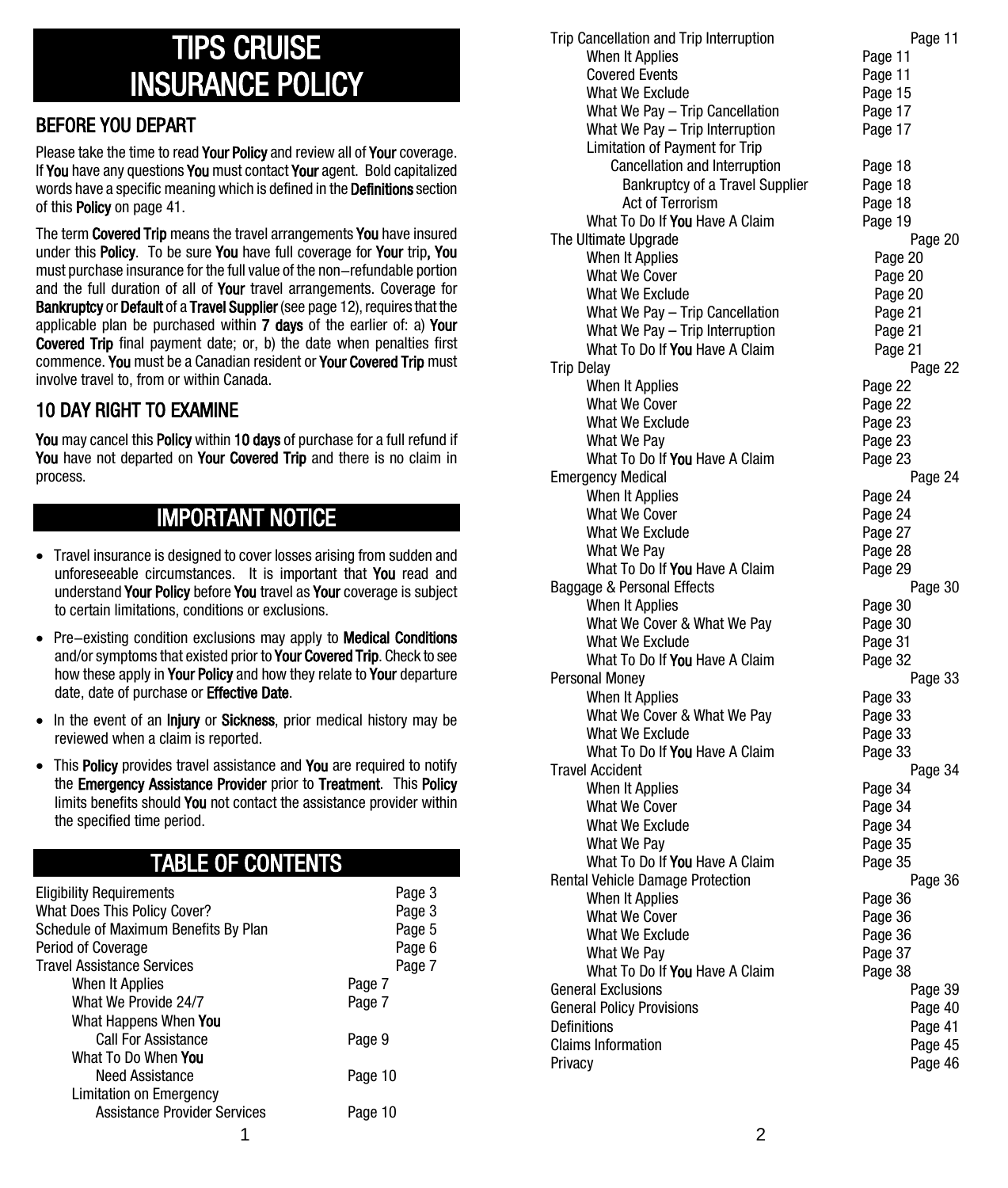# ELIGIBILITY REQUIREMENTS

#### Who is Eligible for Coverage?

All of the following restrictions apply:

- For covered trips of 37 days or less, the cruise portion must be at least 50% of the covered trip length or 5 days, whichever is shorter.
- For covered trips of 38 days or more, the cruise portion must be at least 50% of the covered trip length.
- You must not have a Medical Condition for which a Physician has advised You against travel prior to Your Effective Date.
- You must not have been diagnosed with a Terminal Sickness prior to Your Effective Date.
- Anyone over 69 years of age on the **Effective Date** must not reside in a retirement home, nursing home, assisted living home, convalescent home, hospice or rehabilitation centre that assists You daily with Your mobility or medications. Do not include a one-time temporary stay at a rehabilitation centre of no more than 6 weeks during the 12 months prior to Your Departure Date.
- For the **Cruise Package Plan**, for full emergency medical coverage, You must be insured under a valid Canadian federal, provincial or territorial government health insurance plan (GHIP) or Canadian university health insurance plan (UHIP). Otherwise the limit of coverage is \$25,000
- The **Policy** must be purchased prior to departure.
- When the **Covered Trip** value exceeds \$15,000, You must complete the TIPS Insurance Eligibility Questionnaire.
- Wherever completion of the TIPS Insurance Eligibility Questionnaire is required, if **You** are not eligible for the plan purchased in accordance with the eligibility requirements of the TIPS Insurance Eligibility Questionnaire, We will declare Your coverage null and void from inception and no benefit will be payable under this Policy.
- The maximum length of a **Covered Trip** depending on **Your** age is as follows:
	- For ages 59 and under the maximum length of the Covered Trip is 365 days;
	- For ages 60 and over the maximum length of the Covered Trip is 90 days.

If You do not meet the eligibility requirements previously listed. Your insurance is void and the **Company's** liability is limited to a refund of the premium paid.

# WHAT DOES THIS POLICY COVER?

This Policy covers only the specific situations, events and losses mentioned in this document and only under the conditions We describe.

The Plan You purchased may not include all the coverage described in this document. The Schedule of Maximum Benefits By Plan is outlined on page 5. Make sure You check Your Policy Confirmation to confirm Your benefits, coverage and limits.

Coverage under this **Policy** is secondary to all other sources of recovery. Any benefits payable under this **Policy** are in excess of any other coverage You may have with any other insurance company or any other source of recovery.

#### Pre-Existing Condition A Special Note

If You or Your Travelling Companion have a health irregularity, there will only be coverage for claims arising from that condition if it is not worsening, and there has been no alteration in any medication for that condition, and no medical services other than routine monitoring have been required or recommended by a **Physician** for that condition within the time periods listed below:

#### • Trip Cancellation Coverage:

- 1. Ages 59 and under, for the 60 days prior to and including the Effective Date\* of the Policy.
- 2. Ages 60 and over, for the 90 days prior to and including the Effective Date\* of the Policy.
- Trip Interruption and Emergency Medical Coverage:
	- 1. Ages 59 and under, for the 60 days prior to Your Departure Date.
	- 2. Ages 60 to 74, for the 90 days prior to Your Departure Date.
	- 3. Ages 75 and over, for the 180 days prior to Your Departure Date.

#### \*Effective Date for Trip Cancellation: please see page 6.

Coverage under Trip Cancellation, Trip Interruption and Emergency Medical is not provided for any claims arising from:

- a) a heart condition involving the taking of nitroglycerine more than once per week for the relief of angina;
- b) a lung condition treated with home oxygen or the taking of oral steroids (prednisone or prednisolone).

NOTE: For Covered Trips where Your trip cost is in excess of \$15,000, this Pre-Existing Condition section pertains to anyone's health irregularity that gives rise to a claim under Trip Cancellation or Trip Interruption.

If prior to Your Departure Date You are prescribed any Treatment or change in the dosage, frequency or type of medication resulting in Your Medical Condition no longer being Stable and Controlled. You must contact Us immediately and request consideration for the change by providing us with:

- a) certified medical information from **Your Physician** for the required period(s) and the changes as stated above;
- b) signed authorization allowing Us access to information from Hospitals and/or medical professionals:
- c) copies of: all travel invoices; Travel Supplier's cancellation clause with regard to non-refundable costs, charges and expenses; and, any other information We deem necessary.

Once all of the required information is received. We will respond within one business day if We will:

- a) accept or decline Your claim under Your Trip Cancellation benefits; or
- b) waive the change in the **Medical Condition** for that condition or related condition for any future claim under the applicable section of Your Policy.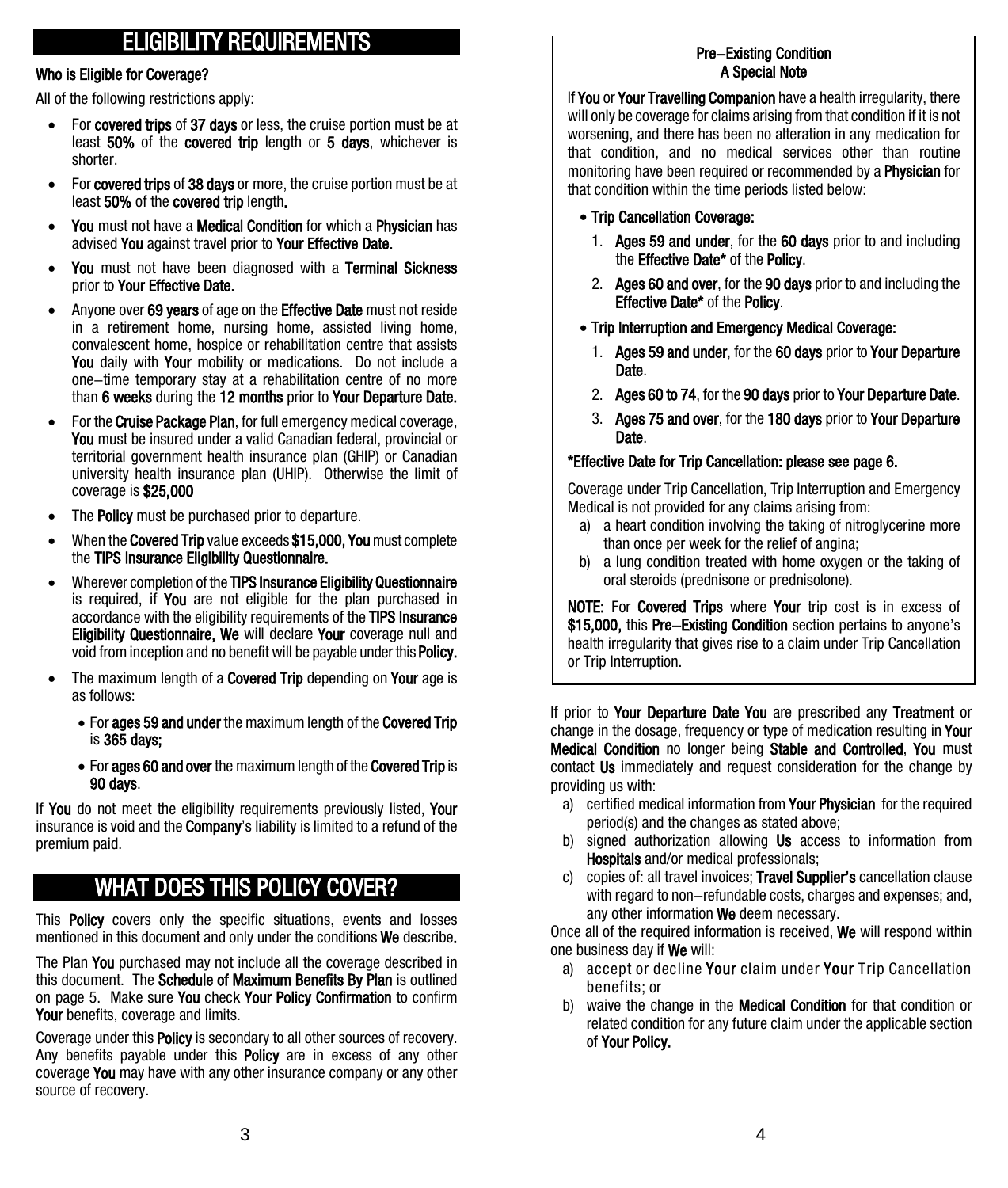# SCHEDULE OF MAXIMUM BENEFITS BY

|                | <b>BENEFIT SECTIONS</b>                                    | <b>CRUISE</b><br><b>PACKAGE</b><br><b>PLAN</b>       | <b>NON-MEDICAL</b><br><b>CRUISE</b><br>PACKAGE PLAN  |
|----------------|------------------------------------------------------------|------------------------------------------------------|------------------------------------------------------|
| 1              | <b>TRAVEL ASSISTANCE</b>                                   | <b>INCLUDED</b>                                      | <b>INCLUDED</b>                                      |
| $\overline{2}$ | TRIP CANCELLATION & TRIP<br><b>INTERRUPTION</b>            |                                                      |                                                      |
|                | TRIP CANCELLATION                                          | <b>SUM INSURED</b>                                   | <b>SUM INSURED</b>                                   |
|                | TRIP INTERRUPTION                                          | <b>SUM INSURED</b>                                   | <b>SUM INSURED</b>                                   |
|                | TRIP INTERRUPTION<br><b>EARLY/LATE RETURN</b>              | <b>UNLIMITED</b><br><b>SAME CLASS</b><br><b>FARE</b> | <b>UNLIMITED</b><br><b>SAME CLASS</b><br><b>FARE</b> |
|                | <b>SUPPLIER</b><br><b>BANKRUPTCY/DEFAULT</b>               | SEE PAGE 12                                          | SEE PAGE 12                                          |
|                | <b>ACT OF TERRORISM</b>                                    | SEE PAGE 15                                          | SEE PAGE 15                                          |
|                | <b>ACCOMMODATION &amp; MEALS</b>                           | \$1,000                                              | \$1,000                                              |
|                | <b>REPATRIATION OF REMAINS</b>                             | <b>UNLIMITED</b>                                     | <b>UNLIMITED</b>                                     |
|                | <b>CREMATION/BURIAL AT</b><br><b>DESTINATION</b>           | \$10,000                                             | \$10,000                                             |
| 3              | THE ULTIMATE UPGRADE                                       | <b>OPTIONAL</b><br>SEE PAGE 20                       | <b>OPTIONAL</b><br>SEE PAGE 20                       |
| 4              | <b>TRIP DELAY</b>                                          | \$2,000                                              | \$2,000                                              |
|                | ACCOMMODATION & MEALS                                      | \$2,000                                              | \$2,000                                              |
| 5              | <b>EMERGENCY MEDICAL</b>                                   |                                                      |                                                      |
|                | <b>HOSPITAL &amp; MEDICAL</b>                              | <b>UNLIMITED</b>                                     |                                                      |
|                | <b>ACCIDENTAL DENTAL</b>                                   | <b>UNLIMITED</b>                                     |                                                      |
|                | <b>EMERGENCY MEDICAL</b><br><b>EVACUATION/ RETURN HOME</b> | <b>UNLIMITED</b>                                     |                                                      |
|                | <b>ACCOMMODATION &amp; MEALS</b>                           | \$4,500                                              |                                                      |
|                | HOSPITAL/CABIN QUARANTINE<br><b>STAY ALLOWANCE</b>         | \$750                                                |                                                      |
| 6              | <b>BAGGAGE &amp; PERSONAL</b><br><b>EFFECTS</b>            | \$2,000                                              | \$2.000                                              |
|                | <b>BAGGAGE DELAY</b>                                       | <b>OVERALL LIMIT</b>                                 | <b>OVERALL LIMIT</b>                                 |
|                | <b>MAXIMUM PER ITEM</b>                                    | \$500                                                | \$500                                                |
| $\overline{7}$ | PERSONAL MONEY                                             | \$500                                                | \$500                                                |
| 8              | <b>TRAVEL ACCIDENT</b>                                     |                                                      |                                                      |
|                | <b>AIRFLIGHT ACCIDENT</b>                                  | \$100,000                                            | \$100,000                                            |
|                | <b>WORLDWIDE ACCIDENT</b>                                  | \$50,000                                             | \$50,000                                             |
| 9              | <b>RENTAL VEHICLE</b><br><b>DAMAGE PROTECTION</b>          | \$50,000                                             | \$50,000                                             |

 Sum Insured means the amount of insurance coverage You have purchased for the benefit indicated.

Please see page 41 for Our policy on "Refund of Premium"

# PERIOD OF COVERAGE

#### Effective Date – When Coverage Begins

Trip Cancellation: Begins at 12:01 a.m. following the date You purchase this Policy.

Trip Interruption: Begins on the Departure Date of Your Covered Trip.

**Emergency Medical: Begins on the Departure Date at the point when You** leave Your province or territory of residence on Your Covered Trip.

Travel Accident: Begins when You leave Your home on Your Covered Trip.

All Other Benefits: Begin on the Departure Date of Your Covered Trip as shown on Your Policy Confirmation.

Rental Vehicle Damage Protection: Begins when You legally take control of the rental vehicle during the coverage period, as per the rental contract

## When Coverage Ends

Your coverage ends on the earliest of the following events:

- 1. The date and time **You** cancel **Your** insurance prior to departure:
- 2. When You cancel Your Covered Trip;
- 3. Your Policy Expiry Date as shown on Your Policy Confirmation;
- 4. The date You return to Your Departure Point.

In the case of Rental Vehicle Damage Protection, coverage ends on the earlier of the date You return Your rental vehicle or its scheduled return date as shown Your Policy Confirmation.

## Automatic Extension of Coverage

Your insurance will automatically be extended beyond Your Expiry Date as shown on Your Policy Confirmation if:

- 1. Your scheduled Common Carrier is delayed or You are delayed due to circumstances beyond Your control, coverage will be extended for up to 72 hours; or
- 2. You, Your Travelling Companion or a Family Member travelling with You are hospitalized on or prior to Your Expiry Date. Coverage will be extended for the duration of the Hospital stay and for up to 5 days after discharge from the Hospital while outside Your province or territory of residence; or
- 3. You, Your Travelling Companion or a Family Member travelling with You are unable to travel due to a medical reason that does not require hospitalization. Coverage will be extended for up to 3 days and must be documented by a **Physician** at **Your** destination.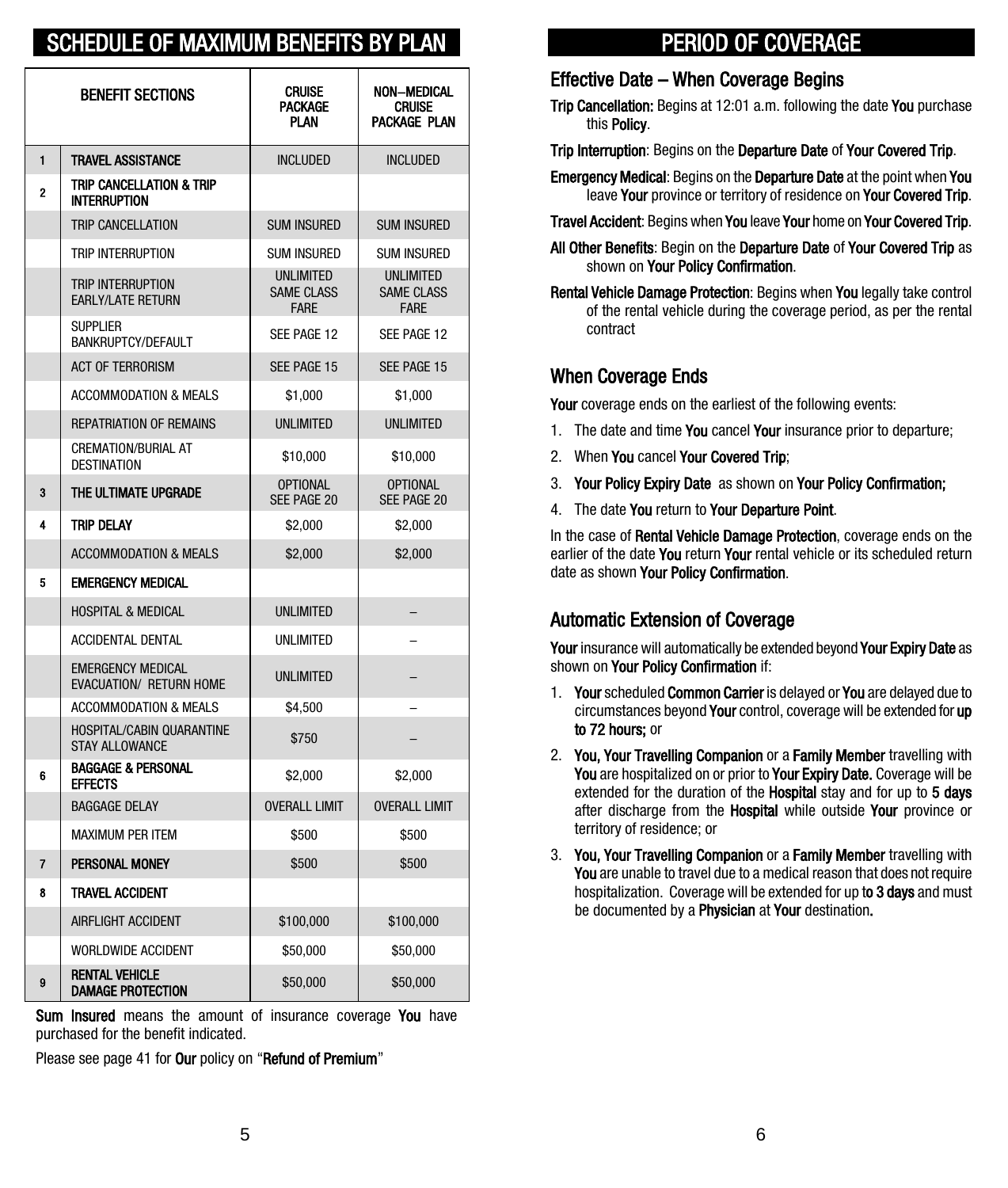## Extending Coverage After Departure

If You decide to extend Your Covered Trip after departure, call Your TIPS Travel Insurance agent.

We will extend Your coverage under this Policy beyond Your Expiry Date, as long as:

- 1. You have not incurred a claim under this Policy:
- 2. You have not experienced an Injury or Sickness, or have not had medical Treatment during Your Covered Trip;
- 3. Coverage under this **Policy** is in force at the time You request an extension;
- 4. You pay any additional required premium for such extension; and
- 5. The total Period of Coverage for any single Covered Trip including the extension requested, will not exceed the period for which Your government health insurance plan covers You nor the maximum number of days of the plan purchased.

In all other circumstances, coverage may be extended beyond the above time frames, but only at the Company's discretion. In no event shall coverage be extended for a period exceeding 12 months from Your original Departure Date.

#### Failure to make medical information known will render this coverage extension null and void.

#### How Do You Become Insured?

You become insured and this brochure becomes an insurance Policy:

- When You are named on a completed insurance application: and
- When You pay the required premium on or before Your coverage **Effective Date**: and
- If applicable, the completion and acceptance by the **Company** of the TIPS Insurance Eligibility Questionnaire.

If You have an infant under 2 years of age who is a Family Member, travelling with You and listed on the Policy Confirmation, the infant will be covered at no charge under Your Policy for Emergency Medical Benefits.

# TRAVEL ASSISTANCE SERVICES

#### When It Applies

If You require Emergency medical assistance or other help while travelling on Your Covered Trip.

# What We Provide 24/7

## A. MEDICAL ASSISTANCE

- 1. Worldwide multi-lingual medical and dental referrals. If You need care from a **Physician**, dentist or medical facility while You are travelling, We can help You find one.
- 2. Advance payment to **Hospital. We** will provide advance payment to a Hospital if it is required to secure Your admission for a covered Sickness or Injury.
- 3. Monitoring of Treatment. If You are hospitalized, Our medical staff will stay in contact with You and the Physician caring for You. We can also notify Your family and Your Physician back home of Your Sickness or *Injury* and update them on **Your** status.
- 4. Transfer of insurance information to medical providers. If You require medical Treatment for an Injury or Sickness. We will provide the emergency medical providers with any coverage information that they require.
- 5. Vaccine and blood transfers. If required, We will coordinate the transfer of required blood or vaccine to You.
- 6. Dispatch of Physicians and specialists. If You need the care of a Physician or specialist, We will coordinate the appropriate dispatch.
- 7. Prescription assistance. If **You** have lost, misplaced or forgotten Your prescription medication, We will assist You in contacting Your **Physician** and obtaining a replacement supply.
- 8. Replacement of corrective eyeglasses and medical devices. If You have lost, misplaced or forgotten Your corrective eyeglasses or medical devices. We will assist You in obtaining a replacement.
- 9. Transfer of medical records. If and when required for **Emergency** medical Treatment, We will coordinate the transfer of medical records and related information to the treating Physician.
- 10. Updates to family, employer and home Physician. If You are hospitalized, We will provide appropriate medical condition updates to Your family, employer and/or personal Physician.
- 11. Hotel arrangements for convalescence. If **You** are hospitalized. We will make necessary hotel and related accommodation arrangements for You and/or Your family travelling with You or Your Travelling Companion before, during and after Your hospitalization.

#### B. MEDICAL EVACUATION AND REPATRIATION SERVICES All evacuation and repatriation services must be pre-approved and arranged by Us.

- 1. **Emergency** medical evacuations. If **Our** medical team and the local Physician caring for You agree that the local care facility cannot Treat Your Sickness or Iniury, We will provide transport and any necessary accompaniment to transfer You to the nearest appropriate facility.
- 2. Transportation of someone to join You if You are hospitalized. If You are hospitalized for an Emergency Sickness or Injury, We will arrange for the economy class round-trip ticket to bring a friend or Family Member to You if You are alone and a Physician recommends that someone travel to join You.
- 3. Return of Children. If You are confined to Hospital for more than 24 hours We will arrange for the one way Fare to return home Your Children who have accompanied You on Your Covered Trip. We will also provide an escort if these Children are under 18 years of age.
- 4. Return of **Travelling Companion**. If, due to a medical **Emergency** covered by this Policy, You must return to Your Departure Point, We will arrange for the one way Fare to return Your Travelling Companion to Your Departure Point.
- 5. Transportation after stabilization. Once You are medically stable to return home, We will arrange for the cost of a one way Fare to get You home (less any refunds from Your unused return trip tickets).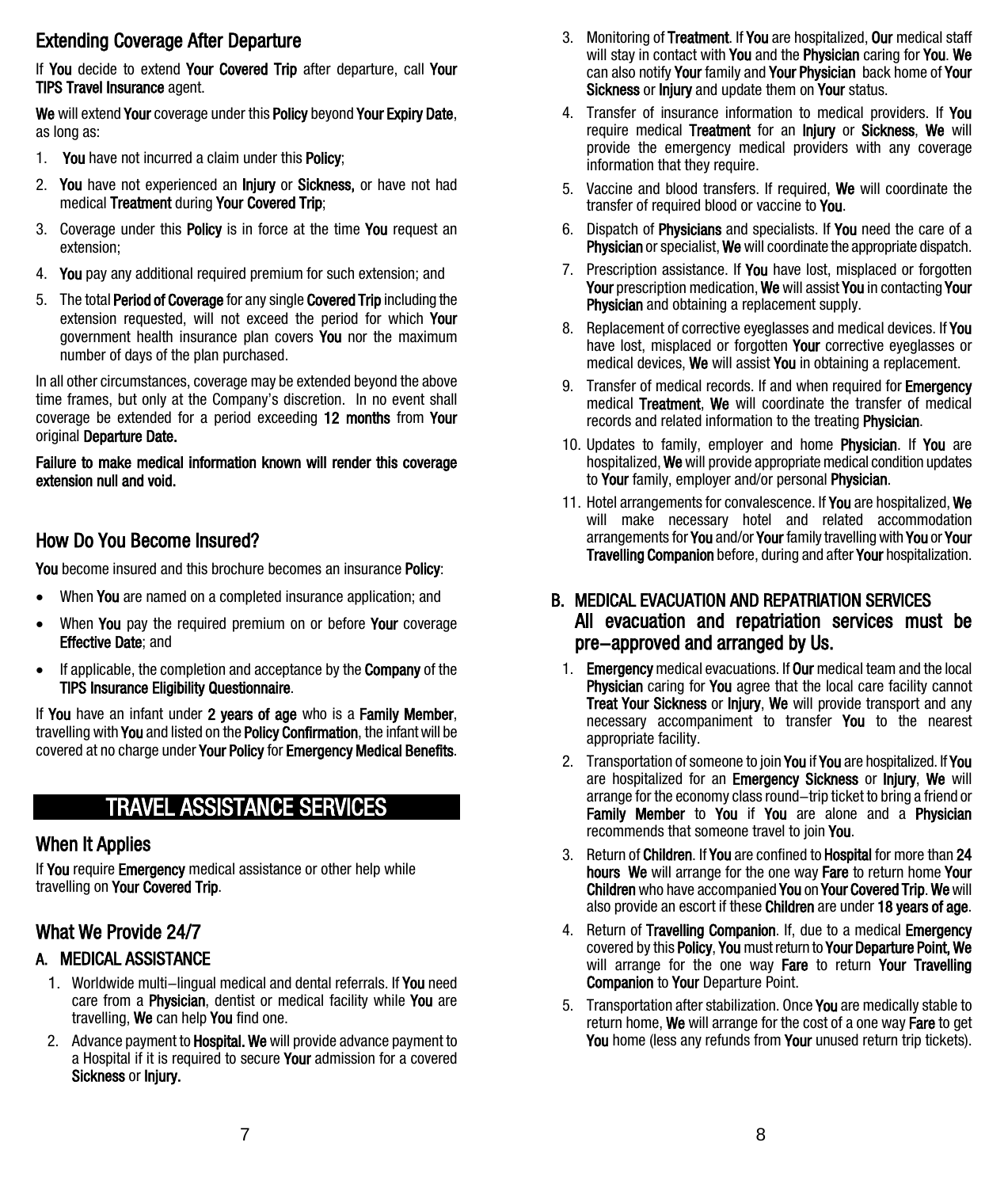6. Repatriation of mortal remains. We will arrange for the reasonable and necessary services to transport Your remains to Your place of residence. We can coordinate between sending and receiving funeral homes.

#### C. LEGAL ASSISTANCE

- 1. Transfer of funds. If Your cash is lost or stolen or if You need extra money to pay for unexpected expenses, We can arrange to transfer funds from **Your** family or friends.
- 2. Legal and bail referrals. We can help You find local legal advice or a bail bondsman while travelling.

## D. TRAVEL & DOCUMENT ASSISTANCE

- 1. Replacement of lost or stolen passport or other travel documents. If Your passport or other travel documents are lost or stolen. We can help You reach the appropriate authorities, contact Your family or friends, and assist You in getting Your documents replaced.
- 2. Replacement of lost or stolen travel tickets. If Your tickets are lost or stolen, We can contact the airline or other carriers and help You with **Your** travel arrangements.
- 3. Assistance with lost or delayed baggage. If Your baggage is lost, stolen or delayed, We can contact the airline or other carriers and assist You with recovering Your baggage.

#### E. OTHER ASSISTANCE SERVICES

- 1. **Emergency** travel arrangements to return home. If **You** must interrupt Your Covered Trip and return home for an Emergency reason, We can contact the airline or other carriers and help You with Your travel arrangements.
- 2. Translation services. We will assist You in arranging for translation services or referral of the same.
- 3. Urgent message transmittals. We can help You get an urgent message to someone back home to Your family, employer or personal Physician and confirm that We were able to reach the person You asked us to contact.
- 4. Vehicle return. If You are not physically able to do so due to an Injury or Sickness, We will arrange for the return of Your vehicle to the rental agency or to Your permanent residence.

## What Happens When You Call For Assistance

- You will be referred to the most appropriate service provider for Your situation.
- We will confirm that a Policy has been issued.
- Prior to receiving all relevant medical information, We will handle Your Emergency assuming You are eligible for benefits under this Policy. If it is later determined that a Policy exclusion applies to Your claim. You will be required to reimburse Us for any payments We have made on Your behalf.
- You will be reminded that any services rendered are subject to the terms and conditions of this Policy. If it is later determined that a Policy exclusion applies to Your claim, You will be required to reimburse Us for any payments We have made on Your behalf.
- Where a claim is payable We will arrange, to the extent possible, to have any medical expenses billed directly to the **Company.**

# What To Do When You Need Assistance

Have Your Policy number or Policy Confirmation with You at all times. When on the cruise ship, seek the cruise ship's **Physician** and provide the assistance information. Otherwise, when on land, contact Our assistance provider at the telephone numbers listed below. Access is available 24 hours per day, 365 days per year at the numbers listed below. If You cannot successfully place a collect call to the Emergency Assistance **Provider** as instructed below, please dial direct and submit the charges incurred to make the call along with Your claim documents.

| USA or Canada                              | 1-800-334-7787           |  |
|--------------------------------------------|--------------------------|--|
| Dominican Republic                         | 1-888-751-4866           |  |
| Mexico                                     | $001 - 800 - 514 - 0409$ |  |
| Europe                                     | 00-800-758-75875         |  |
| Australia                                  | 0011-800-758-75875       |  |
| <b>Elsewhere Operator Assisted Collect</b> | 905-667-0587             |  |
| Direct Dial                                | 1-905-667-0587           |  |
| Email: assistance@oldrepublicgroup.com     |                          |  |

When contacting Our assistance provider, please provide Your name, Your Policy number. Your location and the nature of the Emergency.

## Limitation on Emergency Assistance Provider Services

The Company and/or the Emergency Assistance Provider reserve the right to suspend, curtail or limit services in any area or country in the event of:

- rebellion, riot, military uprising, war; or
- labour disturbances, strikes; or
- nuclear Accidents, acts of God, or refusal by the authorities in the country where assistance is required, to permit the delivery of such services.

The **Emergency Assistance Provider** will use its best efforts to provide the required services during any such occurrence.

The **Emergency Assistance Provider's** obligation to provide services described in this Policy is subject to the terms, conditions, limitations and exclusions set out in this **Policy**. The medical professional(s) suggested or designated by the Company or the Emergency Assistance Provider to provide services according to the benefits and terms of this **Policy** are not employees of the **Company** or the **Emergency Assistance Provider.** Therefore, neither the Company nor the Emergency Assistance Provider shall be held responsible or liable for any negligence or other acts or omissions on their part, nor for the availability, quality, quantity or results of any medical Treatment or service You may receive or Your failure to obtain or receive any medical **Treatment** or service.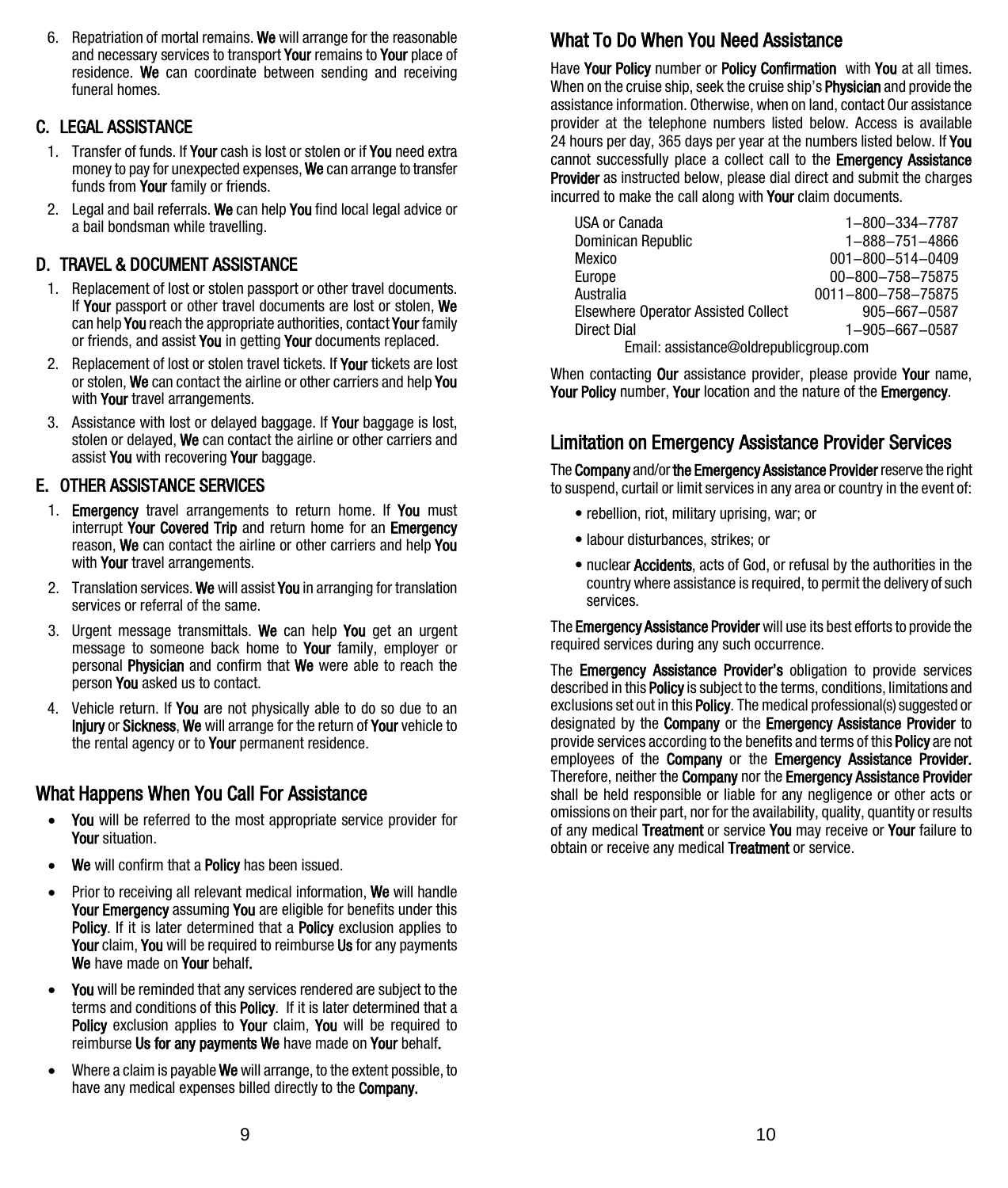# TRIP CANCELLATION AND TRIP INTERRUPTION

#### When It Applies

If You must cancel Your Covered Trip before the Departure Date or interrupt Your Covered Trip while You are travelling.

#### Covered Events

For insurance coverage to apply, the cancellation or interruption of Your Covered Trip must result from any one of the following unforeseen events occurring during Your coverage period that prevents You from travelling:

#### Health

- 1. Any **Injury** or **Sickness** occurring to:
	- a) You, Your Travelling Companion, or a Family Member of either, travelling with You on Your Covered Trip;
	- b) Your or Your Travelling Companion's Family Member, Business Partner, Key Employee, or Caregiver, not travelling with You on Your Covered Trip;
	- c) the babysitter You or Your Travelling Companion have arranged to care for Your or Your Travelling Companion's Children while You are on Your cruise becomes sick or injured, causing them to cancel their agreement with You or Your Travelling Companion.
- 2. You or Your Travelling Companion are medically unable to receive a vaccination that is required for entry into a country, region or city originally determined to be Your destination, provided that such vaccination was not mandatory on Your Effective Date.
- 3. Quarantine of You or Your Travelling Companion or the Spouse or children of either.

You must provide detailed medical documentation from a **Physician** including a statement advising not to travel if the trip cancellation or trip interruption was caused by or resulted from an **Injury. Sickness** or quarantine. Failure to do so will result in non-payment of the claim.

We reserve the right to examine medical records or documentation relating to Your claim(s) from any licensed Physician, dentist, medical practitioner, **Hospital**, clinic, insurer, individual, institution or other provider of service relating to the pre-existing time period pertaining to the claim presented. (See the Pre-existing Condition exclusion in this section.)

#### Death

- 4. Your or Your Travelling Companion's death, the death of Your or Your Travelling Companion's Family Member, friend, Business Partner, Key Employee or Caregiver which occurs during the coverage period.
	- This does not include travel for the purpose of visiting a person suffering from a **Medical Condition** who dies due to that Medical Condition and whose death is the cause of cancellation or interruption of Your Covered Trip.

#### Pregnancy & Adoption

- 5. You, Your Travelling Companion or the Spouse of either :
	- a) experience complications in the first 31 weeks of pregnancy if the attending **Physician** advises against travel; or
	- b) has a pregnancy that is diagnosed after the **Effective Date** of this insurance if Your Covered Trip is scheduled to take place within the 9 weeks prior to or after the expected delivery date; or
	- c) has the attending **Physician** advise against travel during the first trimester of pregnancy.

6. The legal adoption of a child by You or Your Travelling Companion when the notice of adoption was received after the **Effective Date** of this insurance.

#### Transportation & Accommodation

- 7. For Covered Trips booked through a licensed Canadian travel agency, Bankruptcy or Default of a Travel Supplier, other than the travel agency or organization from whom You purchased the travel arrangements. Benefits are provided only for the expenses charged by the Travel Supplier whose Bankruptcy or Default results in a loss covered by this Policy and which stops service after Your Effective Date.
	- For this coverage to apply, You must purchase Your Policy within 7 days of the earlier of: a) Your Covered Trip final payment; or b) the date penalties commence.
	- Payment is limited to the conditions described in "Limitation of Payment for Trip Cancellation and Interruption" on page 18.
	- No coverage is provided for the total cessation or complete suspension of operations by a **Travel Supplier** caused by fraud or negligent misrepresentation by such Travel Supplier.
	- No coverage is provided if the Travel Supplier is a United States of America airline, except when the airline tickets are issued by a tour operator and are one component of an inclusive package booked through a licensed Canadian travel agency.
- 8. Your or Your Travelling Companion's place of business is made unsuitable for the transaction of business by fire, vandalism or Natural Disaster.
- 9. Your or Your Travelling Companion's principal residence is made uninhabitable during **Your Covered Trip** by fire, vandalism, burglary or Natural Disaster.
- 10. Burglary of Your or Your Travelling Companion's principal residence or place of business within **7 days** of **Your Departure Date** or during Your Covered Trip.
- 11. Death, hospitalization, or quarantine of **Your Host at Destination**.
- 12. Your or Your Travelling Companion's destination accommodations made uninhabitable for the period of Your Covered Trip due to fire, vandalism, burglary or **Natural Disaster**
- 13. Cancellation of a cruise by the cruise line for any reason beyond Your control other than supplier **Bankruptcy** or **Default:** prior to departure, We will reimburse You up to \$2,500 for Your non-refundable prepaid airfare that is not part of Your cruise package; after departure from Your Departure Point but prior to departing on Your cruise, We will reimburse You up to \$2,500 for the added expense resulting from a change fee or one way Fare to return to Your Departure Point.
- 14. A schedule change resulting in the late departure or earlier departure of Your aircraft, announced before or on the Departure Date of Your Covered Trip, by the airline carrier on which You are booked to travel that renders the **Covered Trip** no longer usable or causes You to misconnect with a portion of Your Covered Trip.
	- Schedule changes caused by strike, labour disruption, Bankruptcy, Default, grounding of aircraft for failure to satisfy government safety regulations or security alerts are not covered.
	- Benefits are limited to the lesser of \$1,000 or the cost of Your Covered Trip for the change fee or the additional one way Fare incurred by You to continue on Your Covered Trip or to return to Your Departure Point.

If a claim is paid under this benefit, no other benefits under Trip Delay are applicable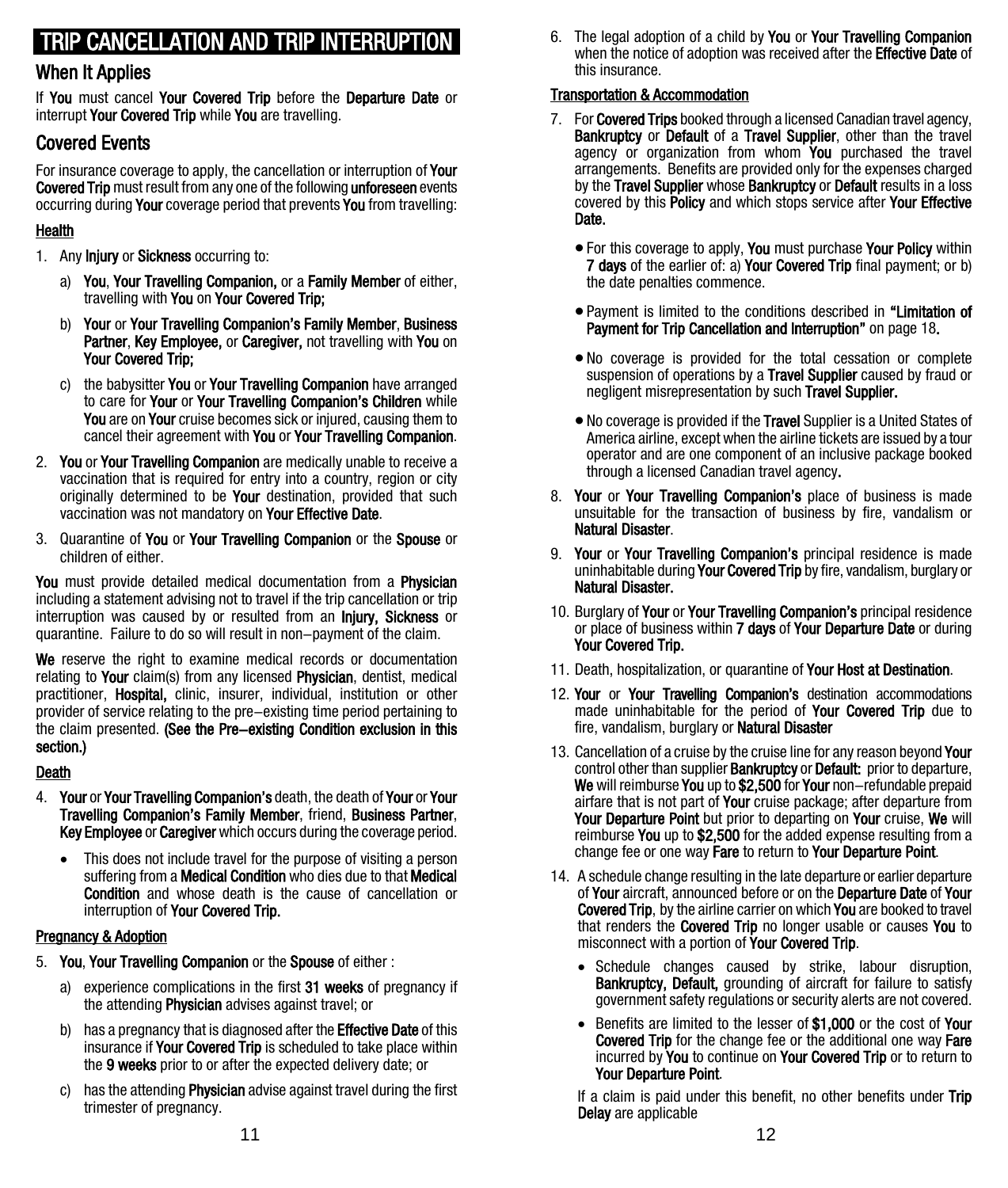- 15. For Covered Trips booked through a licensed Canadian travel agency, a schedule change resulting from a strike or labour disruption that renders the **Covered Trip** no longer usable or causes You to misconnect with a portion of **Your Covered Trip** provided the strike or labour disruption was not reported in any media prior to the date of purchase of this **Policy**.
	- Benefits are limited to the lesser of \$1,000 or the cost of Your Covered Trip for the change fee or additional one way Fare incurred by You to continue on Your Covered Trip or to return to Your Departure Point.
	- Excluded are any general strikes or labour disruptions whereby all or most of the workers of a country, province, state, city or town cease work.
	- If a claim is paid under this benefit, no other benefits in this Policy under Trip Cancellation, Trip Interruption or Trip Delay are applicable.
- 16. A delay for any one of the 5 reasons below that results in You or Your Travelling Companion being unable to
	- a) reach **Your** cruise before it sails from its departure point, or b) catch up to it at a subsequent port,

providing You or Your Travelling Companion will miss at least 30% of Your cruise duration.

Delay Reasons:

- i) You or Your Travelling Companion are delayed due to delay, schedule change or cancellation of Your or Your Travelling Companion's Common Carrier.
	- Delays, schedule changes and cancellations caused by strike, labour disruption, Bankruptcy, Default, grounding of aircraft for failure to satisfy government safety regulations, or national security alerts are not covered.
- A delay of the private automobile in which You or Your Travelling Companion are travelling as a result of :
	- a) traffic **Accident** documented by a police report:
	- b) mechanical failure;
	- c) weather conditions; or
	- d) emergency road closure by police documented by a police report

providing that You and Your Travelling Companion left enough travel time to comply with the Travel Supplier's required checkin procedure.

- iii) A delay in clearing customs and security controls due to Your or Your Travelling Companion's mistaken identity.
- iv) You or Your Travelling Companion are involuntarily bumped from Your or Your Travelling Companion's outgoing flight due to an oversold flight (without Your or Your Travelling Companion's permission and through no fault of either You or Your Travelling Companion).
- v) Cancellation of a Canadian domestic common air carrier that is providing a portion of Your Covered Trip.

This Covered Event #16 is payable providing You and Your **Travelling Companion** were originally scheduled to arrive at Your cruise ship departure point no later than 4 hours prior to sailing.

#### Weather

17. Weather conditions causing the scheduled carrier, on which You or Your Travelling Companion are booked to travel, to be delayed for a period of at least 30% of Your Covered Trip duration. If You experience a delay which results in You losing less than 30% of Your Covered Trip, there may be coverage under Trip Delay. See page 22.

#### Employment or Educational Obligations

- 18. Relocation of a principal residence due to a job transfer by You, Your **Travelling Companion** or the **Spouse** of either. The person who must relocate must be a full time active employee with that same employer for this benefit to apply.
- 19. You or Your Travelling Companion or the Spouse of either, is called to emergency service as a member of a police force, armed forces, reserves or fire fighting unit as a result of a **Natural Disaster.**
- 20. Involuntary termination or layoff of permanent employment, not including contract or self-employment, affecting You, Your Travelling Companion or the Spouse of either when actively employed with the same employer for at least 6 months prior to the Effective Date for this insurance.
- 21. The requirement that You or Your Travelling Companion attend a high school, university or college course examination on a date that occurs during Your Covered Trip, provided that the examination date which was published prior to Your Effective Date was subsequently changed after the Effective Date.
- 22. The rescheduling of high school, university or college classes of You or Your Travelling Companion to a date that occurs during Your Covered Trip due to unusual circumstances beyond Your or Your **Travelling Companion**'s control and the control of the high school, university or college provided that both the unusual circumstances and the resulting rescheduling occurred after Your Effective Date.

#### Legal & Government

- 23. The non-issuance of a travel visa, excluding an immigration or employment visa, required for Your Covered Trip, provided You or Your Travelling Companion were eligible to make such an application. for reasons beyond Your or Your Travelling Companion's control other than due to late application or a subsequent attempt for a visa that had already been refused in the past.
- 24. The non-issuance of Your or Your Travelling Companion's Canadian passport if required for **Your Covered Trip** provided:
	- i. You and Your Travelling Companion are eligible for a Canadian passport; and
	- ii. Proper application and all required documents have been received by Passport Canada at least 30 days prior to Your Departure Date.
- 25. The loss or theft of Your or Your Travelling Companion's valid passport or travel documents causing You to misconnect with a portion of Your Covered Trip.
	- Benefits are limited to the lesser of \$1,000 or the cost of Your Covered Trip for the change fees or the additional one way Fare incurred by You to continue on Your Covered Trip or to return to Your Departure Point.
	- Excluded is any loss or theft as a result of:
		- a) property left unattended; or
		- b) destruction or damage from confiscation or detention by customs or other officials or authorities.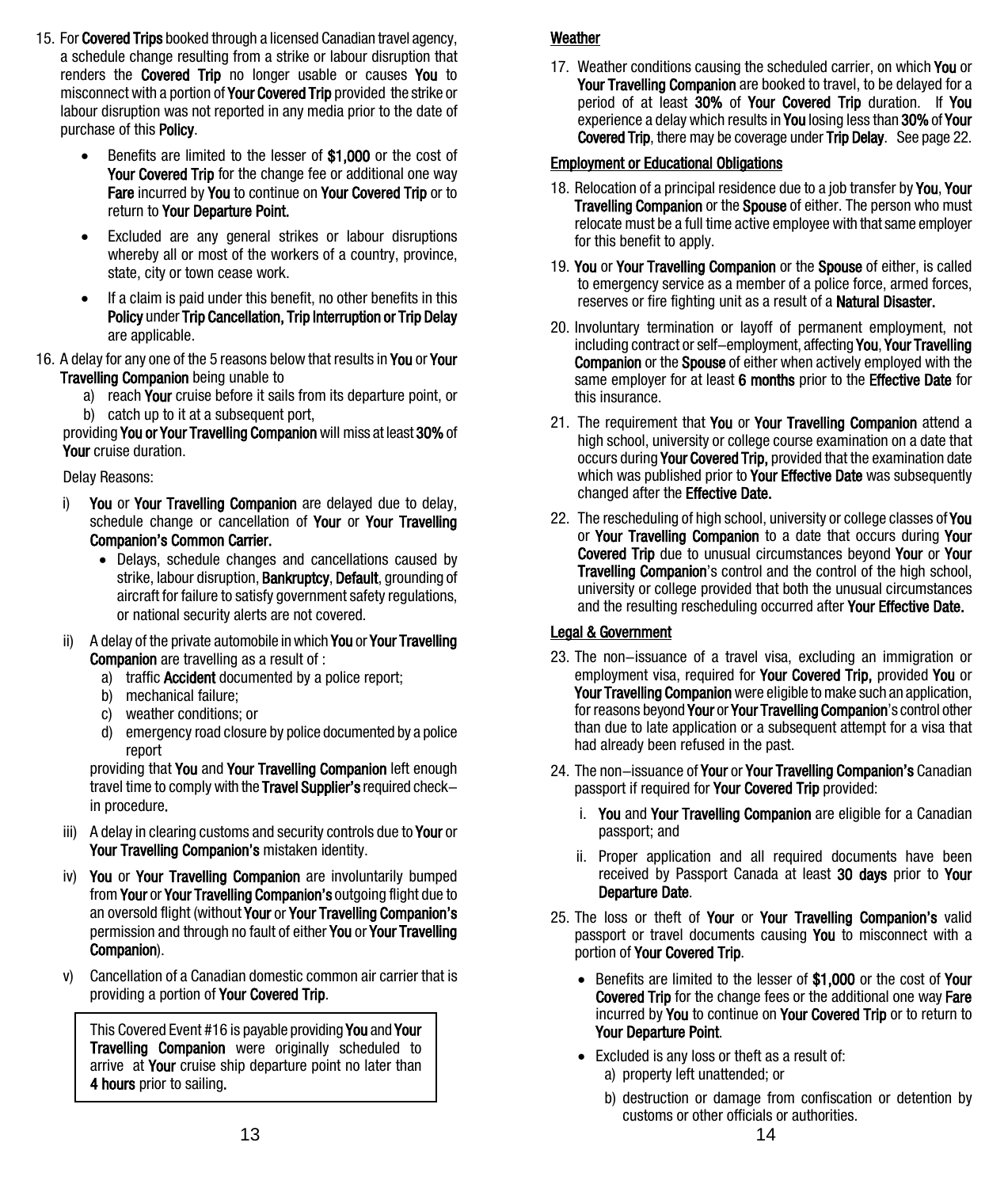26. You, Your Travelling Companion or the Spouse or children of either is called for jury duty, or are subpoenaed as a witness or required to appear as a defendant in a civil suit in a case being heard during the period of coverage.

#### Terrorism, Hijacking, & Travel Warnings

- 27. Hijacking of You, Your Travelling Companion or the Spouse or children of either.
- 28. An event including Act of Terrorism, war, impending war, or health issue which causes Foreign Affairs Canada to issue a travel warning advising Canadians not to travel to a country, region or city originally ticketed for a period that includes Your Covered Trip. The travel warning must be issued after the **Effective Date** of this insurance. This benefit is limited to the amount described in "Limitation of Payment for Trip Cancellation and Interruption" on page 18.
	- This benefit is not payable if the **Act of Terrorism** is caused by the use of nuclear, chemical, or bio-chemical material.
	- This benefit is not payable if the cruise company changes its itinerary due to a terrorism travel warning.

## What We Exclude

In addition to the General Exclusions (page 39) which apply to all sections of this Policy there is also no coverage and no benefits will be payable for:

- 1. A. If Your Covered Trip has a maximum Sum Insured of up to \$15,000: claims caused by Your or Your Travelling Companion's Pre-Existing Condition that was not Stable and Controlled as follows:
	- a) Trip Cancellation:
		- i) Ages 59 and under, for the 60 days prior to and including the **Effective Date** of the **Policy**;
		- ii) Ages 60 and over, for the 90 days prior to and including the Effective Date of the Policy.
	- b) Trip Interruption:
		- i) Ages 59 and under, for the 60 days prior to Your Departure Date;
		- ii) Ages 60 to 74, for the 90 days prior to Your Departure Date:
		- iii) Ages 75 and over, for the 180 days prior to Your Departure Date.

#### Coverage is not provided for any claims arising from Your or Your Travelling Companion's:

- a) heart condition involving the taking of nitroglycerine more than once per week for the relief of angina;
- b) lung condition treated with home oxygen or the taking of oral steroids (prednisone or prednisolone).
- B. If Your Covered Trip has a Sum Insured in excess of \$15,000: claims caused by Your Pre-Existing Condition or the Pre-existing **Condition** of any person who is the cause of a claim for Trip Cancellation or Trip Interruption that was not Stable and Controlled as follows:
	- a) Trip Cancellation:
		- i) Ages 59 and under, for the 60 days prior to and including the **Effective Date** of the **Policy**:
		- ii) Ages 60 and over, for the 90 days prior to and including the Effective Date of the Policy.

#### b) Trip Interruption:

- i) Ages 59 and under, for the 60 days prior to Your Departure Date;
- ii) Ages 60 to 74, for the 90 days prior to Your Departure Date:
- iii) Ages 75 and over, for the 180 days prior to Your Departure Date.

Coverage is not provided for any claims arising from:

- a) a heart condition involving the taking of nitroglycerine more than once per week for the relief of angina;
- b) a lung condition treated with home oxygen or the taking of oral steroids (prednisone or prednisolone).

NOTE: For 1. "A" and "B" above if prior to Your Departure Date You are prescribed any Treatment or change in the dosage, frequency or type of medication resulting in Your Medical Condition no longer being Stable and Controlled, You must contact Us immediately and request consideration for the change by providing us with:

- a) certified medical information from Your Physician for the required period(s) and the change as stated above;
- b) signed authorization allowing Us access to information from Hospitals and/or medical professionals;
- c) copies of: all travel invoices; Travel Supplier's cancellation clause with regard to non-refundable costs, charges and expenses; and, any other information We deem necessary.

Once all of the required information is received, We will respond within one business day if We will:

- a) accept or decline Your claim under Your Trip Cancellation benefits; or
- b) waive the change in the **Medical Condition** for that condition or related condition for any future claim under Your Policy.
- 2. Where coverage for the non-refundable travel arrangements is increased, resulting in an increase in the **Sum Insured** and the required Policy premium paid, the Effective Date for this increased amount with respect to trip cancellation benefits is the date the coverage is increased.
- 3. Caused by Your failure to disclose a Material Fact regarding either Your or Your Spouse's Medical Condition on the TIPS Insurance Eligibility Questionnaire, if applicable. This exclusion applies to the total Sum Insured.
- 4. A return delayed more than ten (10) days beyond Your scheduled date of return, unless You, a Family Member travelling with You, or a Travelling Companion were hospitalized for at least twenty four (24) consecutive hours within this ten (10) day period.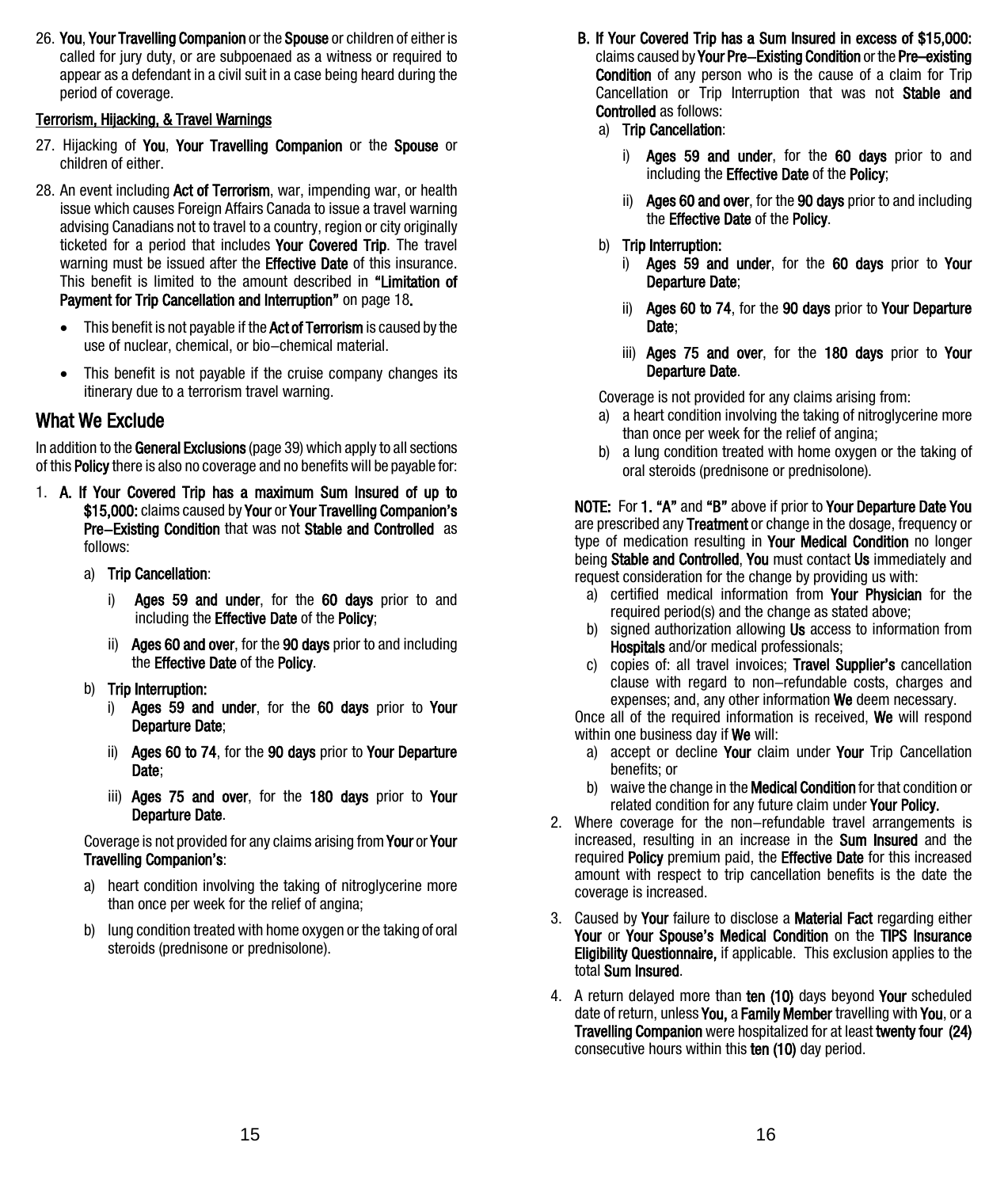## What We Pay – Trip Cancellation

You are covered up to the lesser of the maximum amount shown on the Schedule of Maximum Benefits by Plan or the amount as otherwise specified in the benefit when a Covered Event listed on pages 11 to 15 causes You to cancel Your Covered Trip, for any of the following applicable expenses incurred by You:

- 1. For trip cost payments and deposits You made before Your Covered Trip was cancelled, less any refunds or credits You are entitled to receive;
- 2. The expenses incurred by You for the next occupancy level, if Your **Travelling Companion** with whom **You** had booked prepaid shared accommodation cancels their travel arrangements for a Covered Event outlined on pages 11 to 15 and You elect to travel as originally planned. If this occurs You are advised to upgrade the amount of insurance on **Your** Covered Trip;
- 3. The change fee charged by Your originally booked travel supplier of Your prepaid Covered Trip when such an option is made available by Your licensed Canadian travel agency;
- 4. The value of a replacement voucher for another cruise furnished by the cruise line, if you are unable to travel by the expiration date of the voucher, providing You relinquish the voucher to Us;
- 5. The cost to catch up to Your trip if You qualify to cancel but choose instead to continue on **Your Covered Trip**, providing the cost to catch up is less than the cost to cancel Your Covered Trip:
- 6. A combined limit of \$500 for non-refundable prepaid visa fees, inoculation fees, and onboard cruise services;
- 7. Up to \$500 for non-refundable prepaid shore excursions not included in Your original Covered Trip cost that are missed because of an itinerary change experienced by the cruise ship;
- 8. Published cancellation fees imposed by hotels for unused accommodation.

## What We Pay – Trip Interruption

You are covered up to the lesser of the maximum amount shown on the Schedule of Maximum Benefits by Plan or the amount as otherwise specified in the benefit, when a Covered Event listed on pages 11 to 15 causes You to interrupt Your Covered Trip, for any of the following applicable expenses incurred by You:

- 1. The unused part of Your prepaid cruise and/or covered land arrangements, less any refunds You receive:
- 2. The lesser of a one way Fare or change fees on existing tickets, less any refunds, to return to Your Departure Point or to continue on Your Covered Trip;
- 3. The extra expenses incurred, supported by original receipts, for commercial accommodation and meals, essential telephone calls and taxi fares up to \$350 per day to a maximum of \$1,000;
- 4. Published cancellation fees imposed for the early return of a rental vehicle prior to the contracted date of return;
- 5. Up to \$500 to cover unused non-refundable prepaid costs for excursions booked onboard **Your** cruise ship that are not included as part of Your original Covered Trip cost if You must cancel the balance of Your Covered Trip;
- 6. The extra charges for travel documents (i.e. visa requirements) associated with leaving the cruise in a country where departure is unplanned;
- 7. Published cancellation fees imposed by a hotel for unused accommodations.
- 8. Repatriation of Remains: If You die during Your Covered Trip, We will reimburse the reasonable expenses incurred up to the maximum specified in the Schedule of Maximum Benefits by Plan for:
	- a) preparing and transporting Your remains or ashes back to Your Departure Point in Canada; or
	- b) the cremation or burial of **Your** remains at the location where death occurs.

No benefit is payable for the cost of a headstone, casket and/or funeral service expenses.

## Limitation of Payment for Trip Cancellation and Interruption

Benefits payable are in excess of all other sources of recovery including other insurance and replacement travel options offered by airlines, tour operators, cruise lines and other travel suppliers.

# Bankruptcy of a Travel Supplier

- The **Company's** maximum liability under this **Policy** and all other policies issued by the **Company** as a result of the financial **Default** of any one contracted travel supplier is \$1,000,000 regardless of the number of claims. Where the aggregate limit of \$1,000,000 is exceeded, claims will be paid on a pro-rata basis.
- The **Company's** maximum liability under this **Policy** and all other policies issued by the **Company** for financial **Default** of a travel supplier is limited to \$5,000,000 per calendar year regardless of the number of incidents of **Default** of contracted travel suppliers. Where the aggregate eligible claims in a calendar year exceed \$5,000,000 claims will be paid on a pro-rata basis and will be paid after the end of the calendar year.
- If a contracted travel supplier or carrier ceases operations, the amount payable under this **Policy** for actual financial loss to You is limited to the amount in excess of the amount recoverable from a provincial compensation fund up to the Sum Insured to a maximum of \$10,000. This Policy will not pay any other amounts with respect to such loss, and will in no circumstances provide or be deemed to provide primary coverage in respect of such loss.

#### Act of Terrorism

- In the event of an **Act of Terrorism**, benefits will be paid out of a fund limited to \$1,000,000 per Act of Terrorism or a series of Acts of Terrorism occurring within a 72 hour period and applying to all policies issued by the Company.
- Regardless of the number of **Acts of Terrorism** the maximum liability of the fund under this Policy and all other policies issued by the Company is limited to \$2,000,000 per calendar year.
- If in Our opinion the total number of claims payable due to one or more Acts of Terrorism may exceed the available fund limit, Your pro-rated claim will be paid after the end of the calendar year.
- This coverage is in excess of all other potential sources of recovery, even if other potential sources of recovery are described as excess coverage. We will not apply this coverage until after You have exhausted all other potential sources.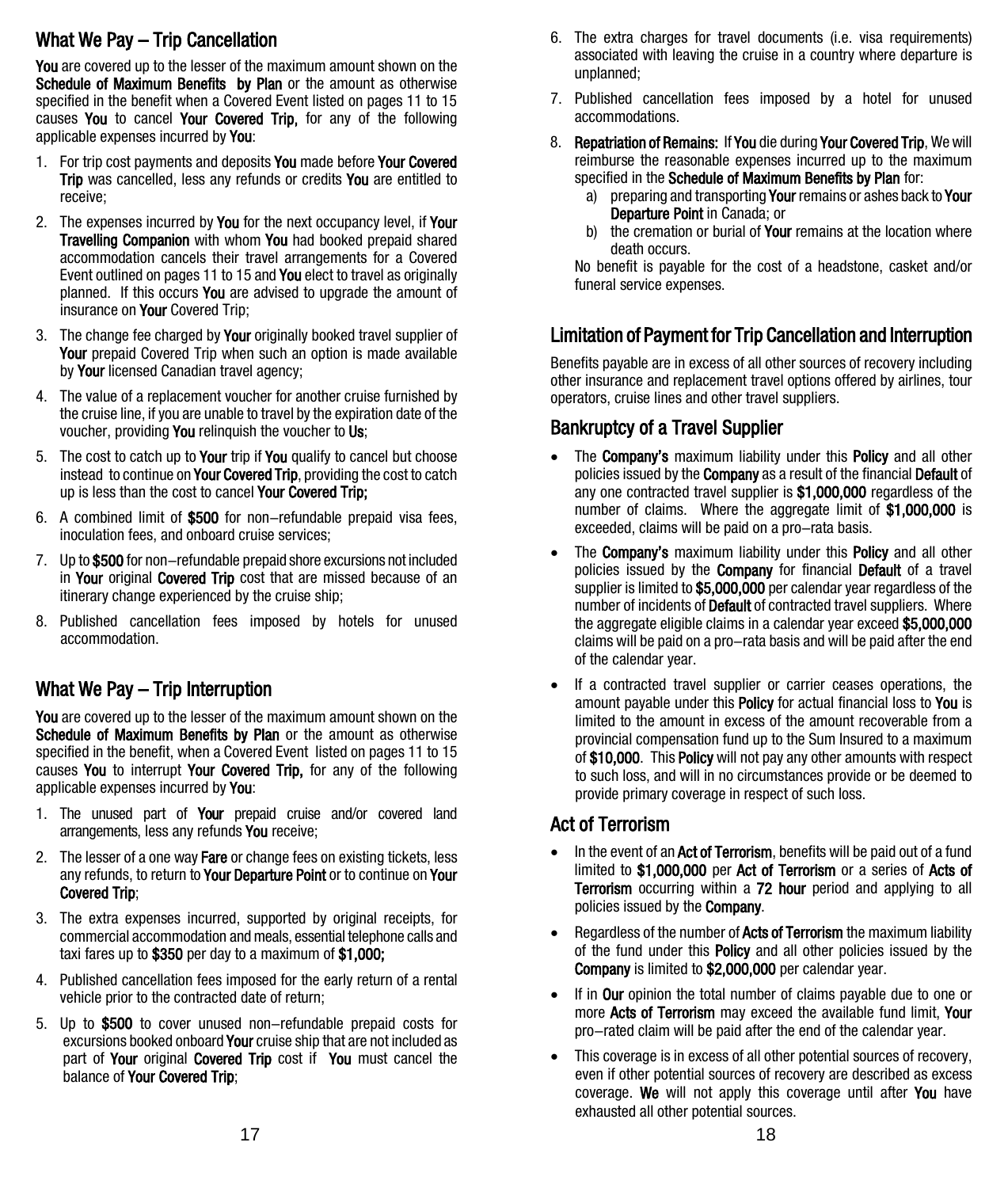## What To Do If You Have A Claim

All cancellations must be reported to Your travel agent within 72 hours following the unforeseen event that caused the cancellation. If **You** do not report the cancellation within the specified time period, claim payment will be limited to the cancellation penalties that were in effect within 72 hours of the event that caused cancellation.

If You experience an interruption while travelling You should call Our 24 hour assistance line as directed on page 10 of this Policy.

In order to qualify for reimbursement under this provision. You must submit to Us with Your claim:

- 1. The date Your Covered Trip was cancelled or interrupted;
- 2. Copies of Your travel invoices;
- 3. The original, unused travel tickets or vouchers;
- 4. Your Travel Supplier's cancellation clause with regard to non-refundable costs, charges or expenses;
- 5. Original receipts or other proofs of payment;
- 6. Detailed medical documentation including a statement from Your Physician that You were advised not to travel if trip cancellation or trip interruption was caused by or resulted from a serious **Injury** or serious Sickness: and
- 7. Any other information We deem necessary to properly adjudicate Your claim.

# THE ULTIMATE UPGRADE Optional All Events Upgrade Rider

Applicable Only to Trip Cancellation and Trip Interruption Coverages

#### When It Applies

This upgrade rider is applicable if **You** must cancel **Your Covered Trip** before the Departure Date or interrupt Your Covered Trip while You are travelling. This is only available for **Covered Trips** that have a maximum Sum Insured of up to \$15,000 per person. Both the applicable plan and this rider must be purchased within 7 days of the earlier of:

- a) Your Covered Trip final payment date; or
- b) the date when penalties first commence.

#### What We Cover

Whenever You or Your Traveling Companion are prevented from taking or completing Your Covered Trip due to an unforeseen event that occurs after the **Effective Date** of this upgrade that is not otherwise covered by this Policy.

## What We Exclude

Only the following exclusions are applicable to this upgrade rider. There is no coverage and no benefits will be payable for any claim arising from:

1. Your or Your Travelling Companion's Pre-Existing Condition that was not Stable and Controlled on the purchase date of this Policy.

Coverage is not provided for any claims arising from Your or Your Travelling Companion's:

- a) heart condition involving the taking of nitroglycerine more than once per week for the relief of angina;
- b) lung condition treated with home oxygen or the taking of oral steroids (prednisone or prednisolone).
- 2. Any event giving rise to a claim which is foreseen at the time of purchasing this insurance;
- 3. Voluntary cancellation or interruption of travel for any reason, including loss of enjoyment;
- 4. Fraud, concealment, or deliberate misstatement in relation to any matter affecting this insurance;
- 5. Participation in a crime, malicious act, riot or insurrection.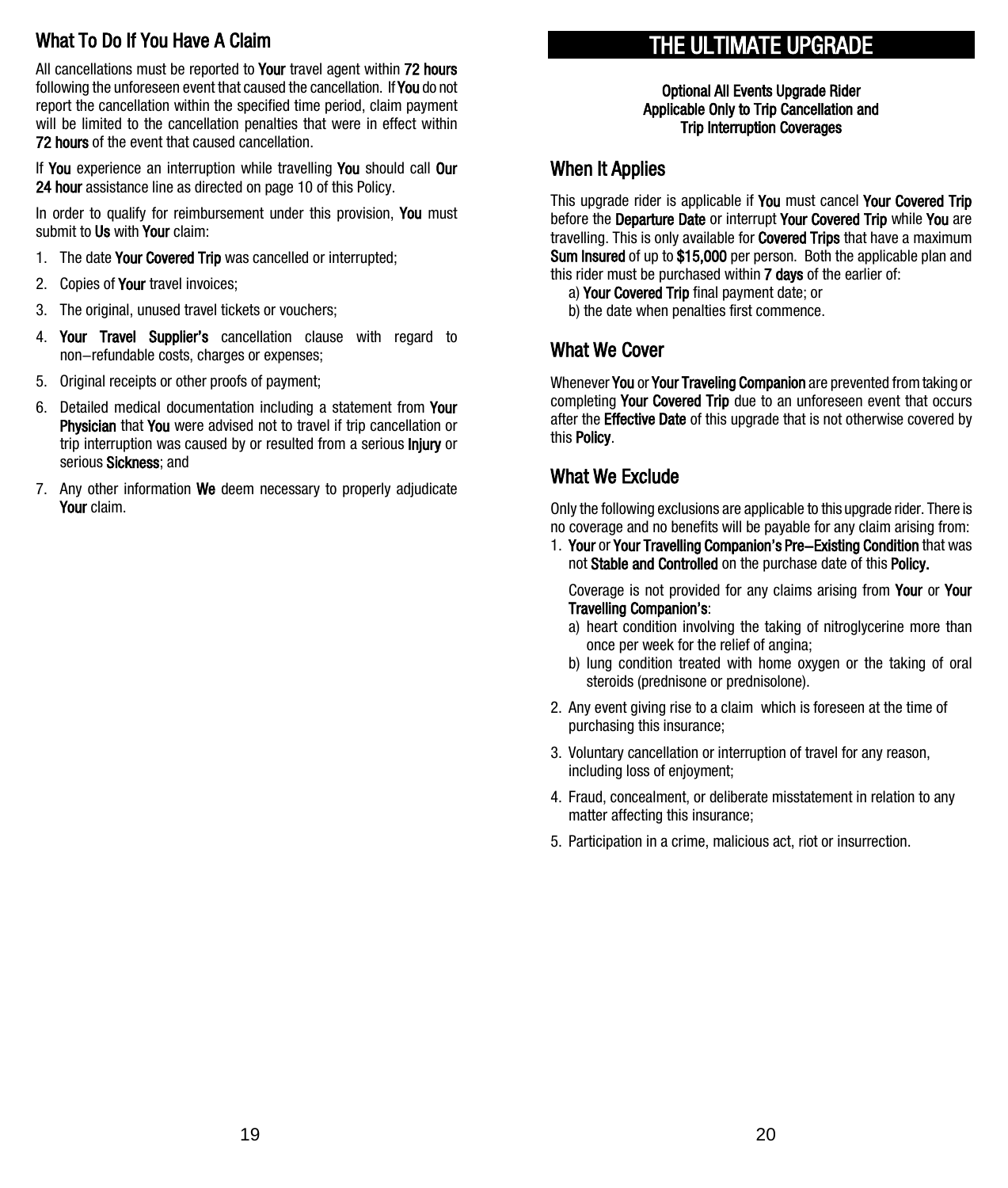## What We Pay – Trip Cancellation

We will reimburse You to a maximum of 95% of the Sum Insured for the following expenses:

- 1. 95% of any unused non-refundable prepaid expenses for travel arrangements; and
- 2. 95% of any published penalties You incur as a result of a Trip Cancellation.

## What We Pay – Trip Interruption

We will reimburse You to a maximum of 95% of the Sum Insured for the following expenses:

- 1. 95% of any unused non-refundable prepaid expenses for travel arrangements;
- 2. 95% of a one way Fare to return to the Departure Point or to continue on Your Covered Trip; and
- 3. 95% of additional reasonable expenses incurred for an unplanned overnight stay.

## What To Do If You Have A Claim

All cancellations must be reported to Your travel agent within 72 hours following the **unforeseen event** that caused the cancellation. If **You** do not report the cancellation within the specified time period, claim payment will be limited to the cancellation penalties that were in effect within 72 hours of the event that caused cancellation.

If You experience an interruption while travelling You should call Our 24 hour assistance line as directed on page 10 of this Policy.

In order to qualify for reimbursement under this provision, You must submit to Us with Your claim:

- 1. The date Your Covered Trip was cancelled or interrupted;
- 2. Copies of **Your** travel invoices:
- 3. The original unused travel tickets or vouchers;
- 4. Your Travel Supplier's cancellation clause with regard to non-refundable costs, charges or expenses;
- 5. Original receipts or other proofs of payment;
- 6. Detailed medical documentation including a statement from Your Physician that You were advised not to travel if trip cancellation or trip interruption was caused by or resulted from a serious *lniury* or serious Sickness: and
- 7. Any other information We deem necessary to properly adjudicate Your claim.

# TRIP DELAY

#### When It Applies

If Your travel is delayed on or after Your scheduled Departure Date.

Special Note: Trip Delay coverage is intended to help You with the extra expenses You incur to catch up to Your Covered Trip. If You experience a delay You need to make reasonable efforts to continue on Your Covered Trip.

#### What We Cover

The delay of Your Covered Trip must directly result from any one of the following unforeseen events occurring on or after Your Departure Date:

- 1. You or Your Travelling Companion are delayed for at least 6 hours in arriving at Your Covered Trip destination or returning to Your Departure Point due to delay, schedule change or cancellation of Your or Your Travelling Companion's Common Carrier.
	- Delays, schedule changes and cancellations caused by strike, labour disruption, **Bankruptcy, Default**, grounding of aircraft for failure to satisfy government safety regulations, or national security alerts are not covered.
- 2. A delay of the private automobile in which You or Your Travelling Companion are travelling as a result of:
	- a) a traffic **Accident** documented by a police report;
	- b) mechanical failure;
	- c) weather conditions; or
	- d) emergency road closure by police documented by a police report

providing that You and Your Travelling Companion left enough travel time to comply with the Travel Supplier's required check-in procedure.

- 3. A delay in clearing customs and security controls due to Your or Your Travelling Companion's mistaken identity.
- 4. You or Your Travelling Companion are involuntarily bumped from Your or Your Travelling Companion's outgoing flight due to an oversold flight (without Your or Your Travelling Companion's permission and through no fault of either You or Your Travelling Companion).
- 5. Cancellation of a Canadian domestic common air carrier that is providing a portion of Your Covered Trip. We will reimburse You up to \$1,000 for the non-refundable prepaid airfare of a domestic carrier that is no longer useful for **Your Covered Trip.**

For items 1 to 5 above, if Your travel arrangements were not made through a licensed Canadian travel agency, travel delay benefits will apply provided Your travel arrangements meet the following connection times:

- a) 2 hours between domestic airline connectors
- b) 3 hours between international or Canada/USA connections
- c) 6 hours between mixed connections such as an airline connecting to a land tour or cruise.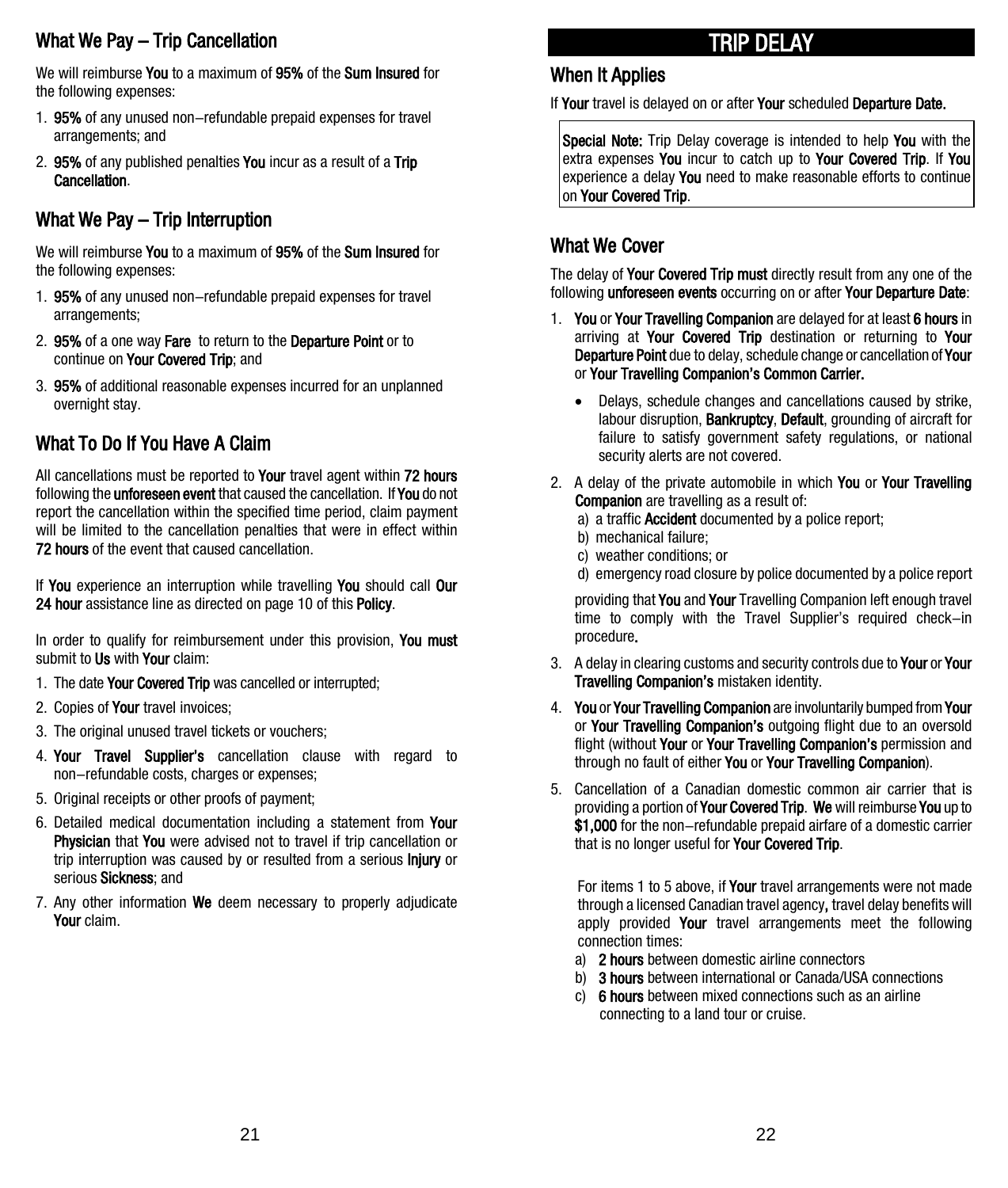- 6. The arrival of Your cruise ship at its final destination port is delayed by at least 3 hours causing You to miss Your scheduled flight to Your next destination.
- 7. Your return to Your cruise Departure Point is delayed due to Your or Your Travelling Companion's passport being lost or stolen while on the covered cruise.

#### What We Exclude

The exclusions that apply to this coverage are listed in the General Exclusions section of this Policy on page 39.

## What We Pay

- 1. You are covered up to the maximum amount shown on the Schedule of Maximum Benefits by Plan for Trip Delay for the following applicable expenses incurred by You:
	- a) the change fee or the additional Fare incurred by You while You are travelling to:
		- i) continue on Your Covered Trip: or
		- ii) return to Your Departure Point;
	- b) the unused, non-refundable portion of the prepaid expenses as long as such expenses are supported by proof of purchase and are not reimbursable by any other source, less the value of the unused travel ticket.
	- c) up to \$100 for additional pet care expenses You incur as long as the delay in Your return is 24 hours or more.
- 2. In addition, **You** are covered for the cost of meals, commercial accommodation, essential telephone calls and taxi fares resulting from a delay for up to \$350 per day, to a maximum of \$2,000.

The Maximum Benefit Amount for Trip Delay will be reduced by any amounts paid or payable by any Common Carrier responsible for Your Covered Trip.

## What To Do If You Have A Claim

To qualify for reimbursement under this provision, You must submit to Us with Your claim:

- 1. A statement documenting the circumstances surrounding the trip delay from the **Common Carrier** upon which **You** were travelling or any other party responsible for the trip delay;
- 2. Original receipts for any expenses, charges or costs incurred by You as a result of the trip delay; and
- 3. Any other information **We** deem necessary to properly adjudicate Your claim.

If You require assistance to make alternative travel arrangements You may call Our 24 hour assistance line at the number shown on page 10 of this Policy.

# EMERGENCY MEDICAL

#### When It Applies

If You experience a medical Emergency while on Your Covered Trip.

#### What We Cover

- 1. Emergency Medical Expenses: as listed below and ordered or prescribed by a **Physician** as **Medically Necessary** for diagnosis or Treatment of Your Emergency Sickness or Injury:
	- a) the services of a **Physician**, surgeon or in-**Hospital** duty nurse;
	- b) Hospital accommodation (this will include expenses for a cruise ship cabin or hotel room, not already included in the cost of Your Covered Trip, if recommended as a substitute for a Hospital room for recovery of an **Injury** or **Sickness**);
	- c) transportation furnished by a professional ambulance company to and from a Hospital;
	- d) up to  $$50$  if a local taxi service is required to get You to and from the nearest medical service provider for a minor **Emergency**:
	- e) Your Emergency evacuation from a remote location to the nearest appropriate **Hospital** that can provide the necessary **Emergency** medical Treatment as determined and arranged by Our Emergency Assistance Provider;
	- f) diagnostic procedures, laboratory procedures and Treatment, subject to prior approval by Us:
	- g) medical equipment purchased or rented for therapeutic purposes subject to prior approval by Us;
	- h) prescription medications required to Treat any Emergency Medical Condition or Injury, which are prescribed by a Physician and dispensed by a licensed pharmacist.
	- With respect to all Emergency medical expenses, You or someone acting on Your behalf are required to immediately contact Our 24 hour assistance line at the telephone numbers provided on page 10 of this Policy before admission to Hospital or within 24 hours after a life or organ-threatening Emergency. Failure to do so will result in You being responsible for 30% of any eligible expenses incurred.
	- The **Company** reserves the right to return **You** to Canada or to Your Departure Point before any Treatment or following Emergency Treatment for Sickness or Injury, if the medical evidence obtained from Our medical advisor and Your local attending **Physician** confirms You are able to return to Canada without endangering Your life or health.
	- If You elect not to return to Canada following the Company's recommendation to do so, any further expenses related to the **Emergency** will not be covered by this **Policy** and all benefits will end.
- 2. Prescription Drugs: up to \$50 for prescription drugs lost, stolen or damaged during Your Covered Trip. Up to \$75 will be allowed if the services of a local **Physician** or up to \$100 will be allowed if the services of Your cruise ship's Physician are required to secure the replacement prescription. You must contact Our Emergency Assistance Provider.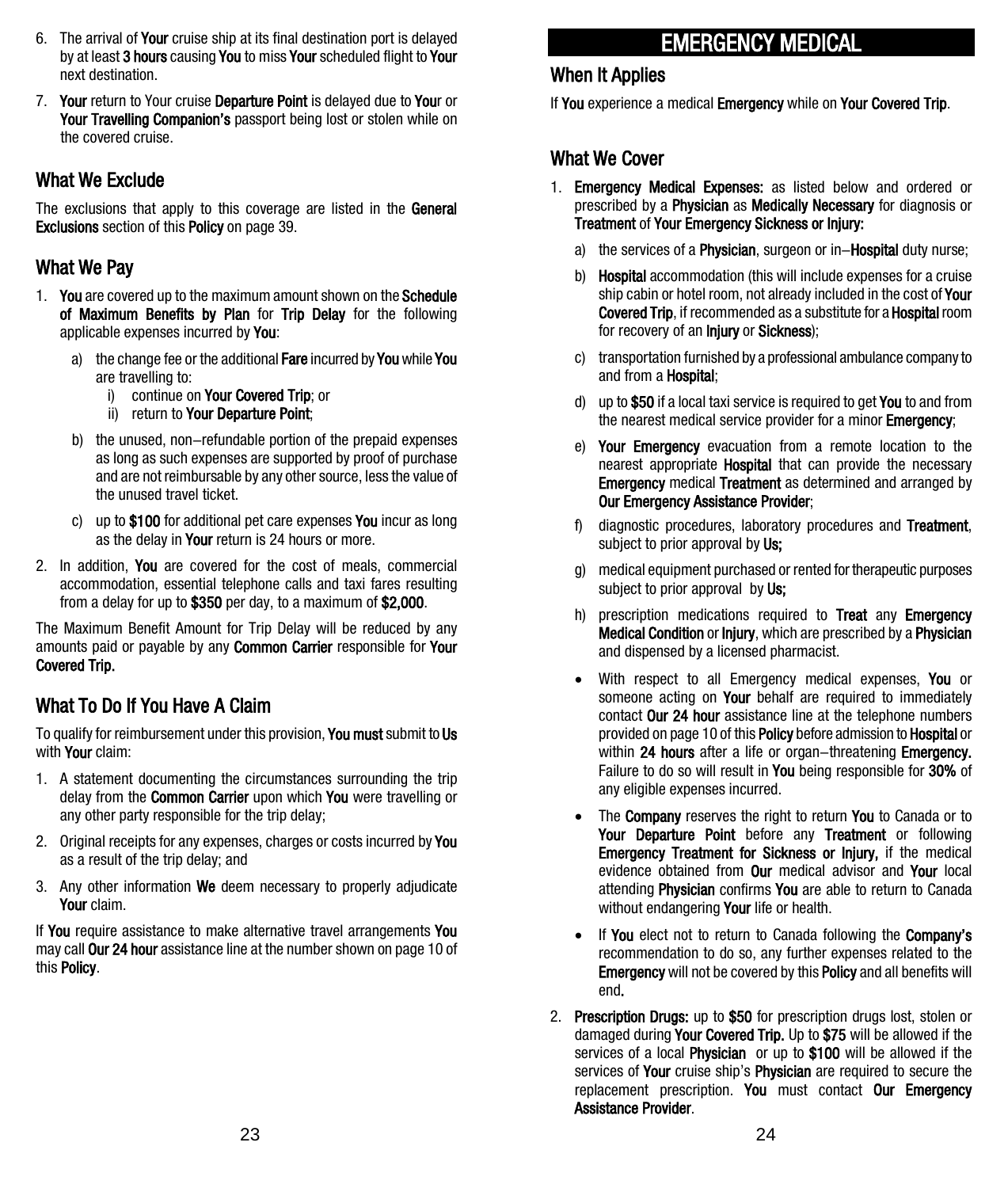- 3. Emergency Dental: treatment ordered by a licensed dentist or dental surgeon as follows:
	- a) Treatment or repair of natural or permanently attached artificial teeth which are damaged by an **Injury** to the head or mouth. Up to \$1,500 will be paid for continuing dental Treatment completed within 90 days after You return to Canada, provided the Treatment is related to the Injury;
	- b) up to \$300 to relieve acute pain and suffering not related to an Injury.
- 4. Emergency Paramedical Services: performed by a chiropractor, chiropodist, physiotherapist, osteopath or podiatrist for Emergency **Treatment** up to \$300 per category of practitioner. Services performed by a Family Member are not covered.
- 5. Accommodation and Meals: commercial accommodation, meals, essential telephone calls, taxi fares or rental vehicle charges incurred by You, Your Travelling Companion, or a Family Member travelling with You if one of you is relocated to receive **Emergency** medical Treatment or one of you is delayed beyond Your Expiry Date due to Sickness or Injury.
	- This benefit is limited to \$350 per day to a maximum of \$4,500. Original receipts and the local attending Physician's written diagnosis of the **Sickness or Injury** must be submitted for this benefit to qualify for payment.
- 6. Medical Evacuation or Return Home: in response to an Emergency Sickness or Iniury as follows:
	- a) the extra cost of a one way **Fare** on a commercial airline via the most direct route to return **You** to **Your** place of residence in Canada; or
	- b) the cost to accommodate a stretcher on a commercial airline via the most direct route to return You to Your place of residence in Canada or to the most appropriate medical facility closest to Your home in Canada, plus the reasonable cost of meals, accommodations and airfare expenses for a qualified medical attendant to accompany You if it is deemed Medically Necessary; or
	- c) air ambulance transportation when it is **Medically Necessary.**
	- Benefits must be pre-approved and arranged by Us in consultation with medical advisors, the local treating **Physician** and Our Emergency Assistance Provider for coverage to apply. If Your unused return travel ticket is refundable, We will deduct the value of the refund from the return transportation cost We arranged or **You** may choose to turn **Your** unused return ticket over to Us.
- 7. Bedside Visit: If You are hospitalized for an Emergency Sickness or **Injury** and the local attending **Physician** recommends that a relative or close friend should visit at Your bedside, remain with You, or accompany You home, We will reimburse the cost of a round-trip Fare by the most direct route and up to \$500 for commercial accommodation and meals. We will automatically insure the accompanying Family Member or friend for Emergency Medical coverage under this **Policy** until You are medically stable to return to Canada subject to the eligibility, limitations, conditions, & exclusions of this **Policy**.
	- These benefits are subject to prior approval by Us.
- 8. Return and Escort of Children: This benefit is payable if You are confined to a Hospital for more than 24 hours or You must return to Your home because You have a medical Emergency which is covered by this **Policy** or in case of **Your** death. We will pay for the transportation expenses incurred, up to the cost of a one way Fare for the return home of any Children who are accompanying You. If Your child is under 18 years of age, We will also pay the extra cost of a round trip airfare via the most direct route, overnight commercial accommodation, and reasonable meal expenses for an escort to accompany Your child home. If the unused return travel ticket is refundable, We will deduct the value of the refund from the return transportation cost We arranged, or You may choose to turn Your unused return ticket over to Us.
- 9. Child Care Cost: If You are hospitalized for an Emergency Sickness or Injury during Your Covered Trip and need to be relocated to receive **Emergency** medical Treatment or are delayed beyond Your Expiry Date. We will reimburse You up to \$50 per day to a maximum of \$500 for the professional child care cost incurred during Your Covered Trip to care for Children travelling with You.
	- Original receipts from the professional child care provider are required.
- 10. Return of Travelling Companion: If You must return to Your Departure Point because of a medical Emergency covered by this Policy, We will reimburse You for the extra cost of a one way Fare on a commercial flight via the most direct route to return **Your Travelling Companion** back to Your Departure Point . If the unused return travel ticket is refundable, We will deduct the value of the refund from the return transportation cost We arranged.
- 11. Identification of Remains: If someone is legally required to identify Your remains before Your body is released. We will reimburse the cost of one person to travel to the place where Your remains are located via a round-trip **Fare** by the most direct route and up to \$500 for commercial accommodation and meals. We will automatically insure this person for **Emergency Medical** coverage under this **Policy** for not more than 3 days until they return to Canada subject to the eligibility, limitations, conditions, and exclusions of this Policy.
	- This benefit must be pre–arranged and approved by Us.
- 12. Vehicle Return: We will pay the expenses associated with returning Your vehicle to Your home or Your rental vehicle to the appropriate rental agency if **You** are unable to do so because of a medical **Emergency.** Return of commercial vehicles is not covered.
- 13. Return of Baggage and Personal Effects: In the event of Your medical evacuation or repatriation of remains by the **Company**, if there is insufficient space to accommodate Your Baggage and Personal **Effects** aboard the transport provided. We will reimburse You up to \$500 to cover the cost of shipping these items to Your Departure Point.
- 14. Hospital/Cabin Quarantine Stay Allowance: If You are required to stay in a Hospital for Treatment of an Emergency Sickness or Injury as an in-patient or quarantined and confined to Your cabin by Your cruise ship's **Physician** while on Your Covered Trip, We will pay You \$50 for each 24 hours of continuous stay up to a limit of \$750. This benefit begins after the initial 48 hours of continuous stay has concluded.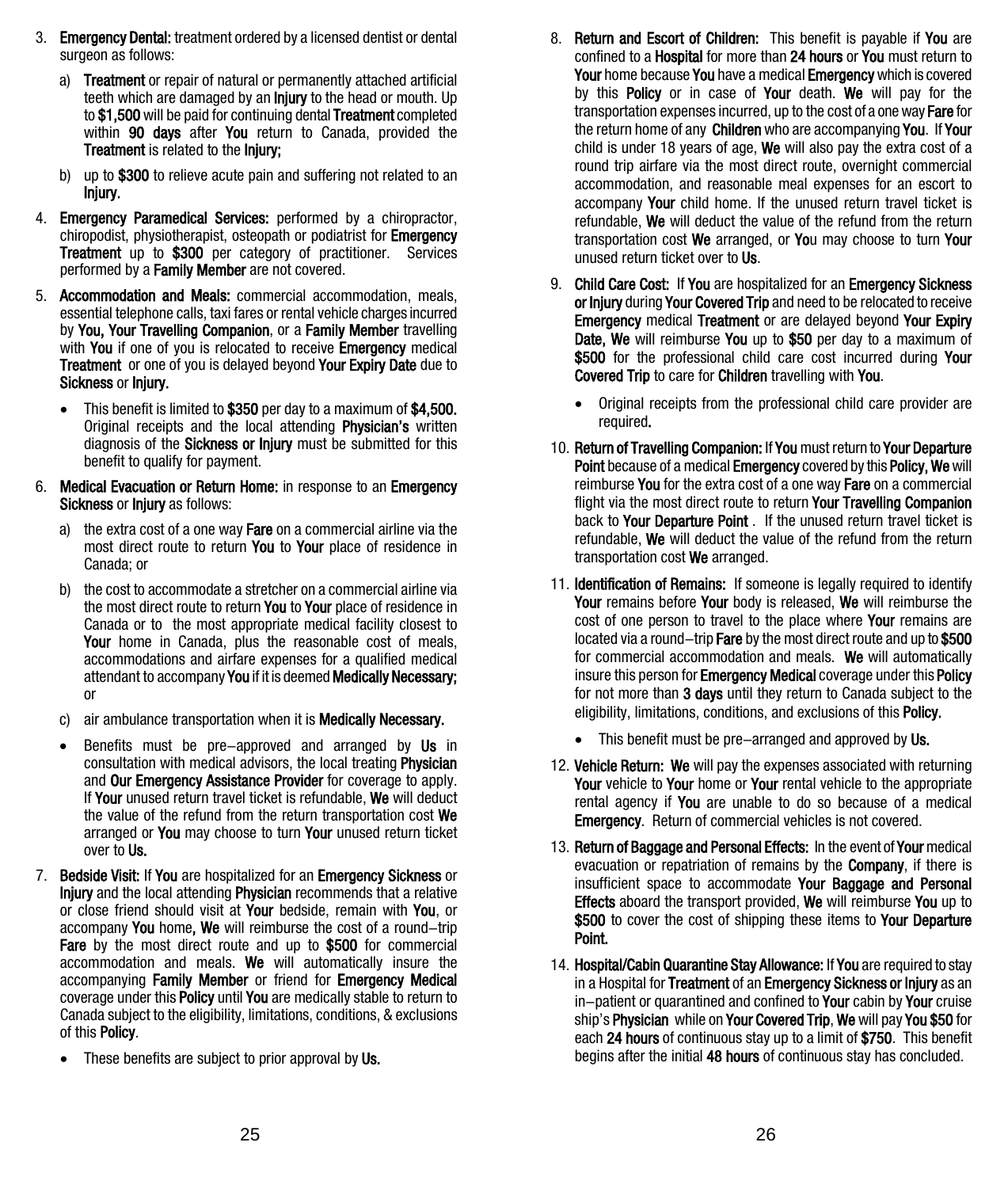- 15. Eyeglasses Replacement: In the event Your eyeglasses are damaged as a result of a covered Injury, We will reimburse You up to \$200 to replace them during Your Covered Trip
- 16. Return to Destination: If, following Your Emergency medical evacuation arranged by the **Company** to **Your** province/territory of residence, You wish to return to Your destination, We will reimburse You for the cost of a one way Fare to the city from where the medical evacuation occurred.
	- This benefit is available only if :
		- a) Your attending Physician in Canada determines that You require no further Treatment.
		- b) You receive prior approval from Us,
		- c) You choose this benefit instead of benefit #12, Vehicle Return, and
		- d) Your return must be prior to Your Expiry Date.
	- Once You return to Your destination, a Recurrence of the Medical Condition which necessitated Your Emergency medical evacuation or related **Medical Condition** will not be covered under this Policy.
	- This benefit can only be used once during Your Covered Trip. Upon return to Your destination, the **Effective Date** of coverage is the day You leave Your Departure Point to return to Your destination.

## What We Exclude

In addition to the General Exclusions (page 39) which apply to all sections of this Policy there is also no coverage and no benefits will be payable for claims presented under this section resulting from:

- 1. Pre-Existing Conditions or related Medical Conditions as follows:
	- a) For **ages 59 and under** on the Departure Date, any Pre-Existing Condition or Medical Condition that was not Stable and Controlled during the 60 day period immediately prior to Your Departure Date or which, in the opinion of Your Physician, would be expected to require Treatment in the foreseeable future.
	- b) For **ages 60 to 74** on the **Departure Date**, any Pre-Existing Condition or Medical Condition that was not Stable and Controlled during the 90 day period immediately prior to Your Departure Date or which, in the opinion of Your Physician, would be expected to require Treatment in the foreseeable future.
	- c) For **ages 75 and over** on the **Departure Date**, any Pre-Existing Condition or Medical Condition that was not Stable and Controlled during the 180 day period immediately prior to Your Departure Date or which, in the opinion of Your Physician, would be expected to require Treatment in the foreseeable future.

NOTE: Coverage is not provided for any claims arising from:

- a) a heart condition involving the taking of nitroglycerine more than once per week for the relief of angina;
- a lung condition treated with home oxygen or the taking of oral steroids (prednisone or prednisolone).

NOTE: If prior to Your Departure Date You are prescribed any **Treatment** or have any change in the dosage, frequency or type of medication resulting in Your Medical Condition no longer being considered Stable and Controlled, You must contact Us immediately and request consideration for the change by providing us with:

- a) certified medical information from Your Physician for the required period(s) and the change as stated above;
- b) signed authorization allowing **Us** access to information from Hospitals and/or medical professionals; and,
- c) any other information We deem necessary.

Once all of the required information is received, We will respond within one business day as to whether or not We will waive the change in the **Medical Condition** for that condition or related condition for any future claim under this Policy.

- 2. Expenses incurred for medical care or services where Your Covered Trip was undertaken contrary to medical advice or after receiving a prognosis of a Terminal Sickness.
- 3. Any Treatment:
	- a) not required for the immediate relief of acute pain and suffering;
	- b) which can reasonably be delayed until You return to Your province or territory of residence;
	- c) for follow-up Treatment, Recurrence of a Medical Condition or subsequent **Emergency Treatment** or **Hospital** stay for a Medical Condition or related Medical Conditions for which You had received Emergency Treatment during Your Covered Trip.
- 4. Transplants of any kind.
- 5. Unless prior approval is obtained from Us, any Emergency air transportation, MRI, CAT Scan, surgery, cardiac procedures, including but not limited to cardiac catheterization, angioplasty or surgery.
- 6. Expenses incurred for all medical care or services including those related to an **Accident** when this **Policy** was purchased specifically to obtain Hospital or medical Treatment outside Your province or territory of residence in Canada, whether or not recommended by a Physician.
- 7. Expenses incurred for ongoing or recurring **Medical Conditions**. Once **Emergency Treatment** and care is completed, no further benefits for the same or related **Medical Conditions** will be covered.

## What We Pay

You will be reimbursed for the Reasonable and Customary charges in excess of any government health insurance plan (GHIP) allowance or **Your** Canadian university health insurance plan (UHIP) allowance for the eligible **Emergency** medical expenses listed above up to the lesser of the maximum benefit amount described on the Schedule of Maximum Benefits by Plan or the amount as otherwise specified in the benefit.

If You have other insurance that may provide the same benefits You must notify Us of that insurance, co-operate with Our efforts to co-ordinate benefits payable by another insurer, and reimburse Us for any payment that We have made that You receive from another insurer.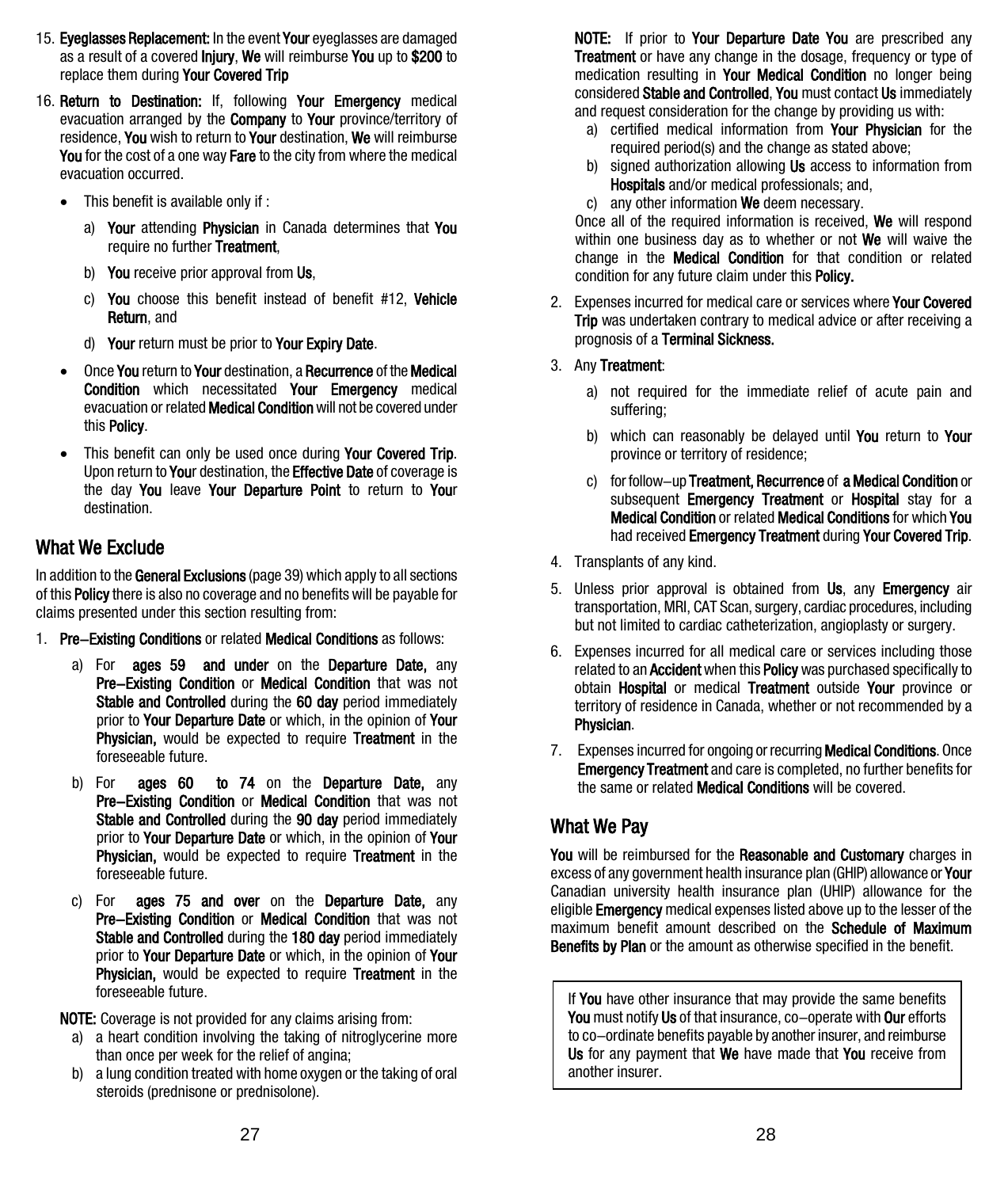## What To Do If You Have A Claim

#### If You are Hospitalized:

Contact the **Emergency Assistance Provider** at the telephone numbers provided on page 10 of this **Policy. You** must do this before admission to Hospital or within 24 hours after a life or organ-threatening **Emergency.** 

You or someone acting on Your behalf, must authorize Us to access all medical documentation from the treating facility at Your location and Your attending Physician(s) at home for the applicable pre-existing time period. (See the pre-existing exclusion in this section.)

Prior to receiving all relevant medical information, We will handle Your Emergency assuming You are eligible for benefits under this Policy. If it is later determined that a Policy exclusion applies to Your claim, You will be required to reimburse Us for any payments We have made on **Your** behalf.

In order to qualify for coverage under this provision. You must submit to Us with Your claim:

- 1. The completed Medical Claim Form;
- 2. Original receipts or other proofs of payment;
- 3. Detailed medical documentation; and
- 4. Any other information We deem necessary to properly adjudicate Your claim.

# BAGGAGE & PERSONAL EFFECTS

#### When It Applies

If Your Baggage and/or Personal Effects are lost, stolen, damaged or delayed during Your Covered Trip.

#### What We Cover & What We Pay – Baggage & Personal Effects – Lost, Stolen or Damaged

When **Baggage and/or Personal Effects** are lost, stolen, or damaged during Your Covered Trip, We will reimburse You up to the Maximum Benefit Amount as shown on the Schedule of Maximum Benefits by Plan.

We will pay the lesser of:

- 1. The replacement or repair cost, after an allowance is made for wear and tear or depreciation; or
- 2. The original purchase price.

A maximum of \$500 is payable for any single item.

A combined maximum limit of \$500 will be paid for: jewellery; watches; cameras, including related equipment; binoculars; articles consisting in whole or in part of silver, gold or platinum; furs and fur-trimmed items; cell phones, computers and other digital or electronic items provided that original receipts accompany the claim.

The liability of the Company with respect to any one claim under this benefit shall not exceed the lesser of the sum insured at the time of application or \$2,000 in the aggregate under all TIPS insurance policies purchased for any one Covered Trip with respect to a single insured person.

For this benefit to apply You must:

- provide a police report if applicable
- take all reasonable steps to protect, save or recover **Your Baggage** and/or Personal Effects;
- promptly notify, in writing, either the police, hotel proprietors, ship lines, airlines, railroad, bus, airport or other station authorities, tour operators or group leaders, or any Common Carrier or third party who had custody of Your Baggage and/or Personal Effects at the time of loss and supply Us with a copy of the written report.

#### What We Cover & What We Pay – Baggage Delay

If Your checked baggage is misdirected or delayed more than 12 hours by the Common Carrier while on Your Covered Trip, We will pay up to \$500 for the first 12 hours and up to \$750 for each 24 hour period thereafter to an overall combined maximum of \$2,000,for:

- 1. The purchase or rental of essential items of personal clothing and necessary toiletries while on Your Covered Trip; and
- 2. The rental of a wheelchair for use during **Your Covered Trip.**

This benefit does not apply to baggage delayed after **You** have returned to Your Departure Point.

NOTE: Any amount paid under Baggage Delay is deducted from any amount payable under this Policy for stolen, loss of, or damage to Baggage & Personal Effects.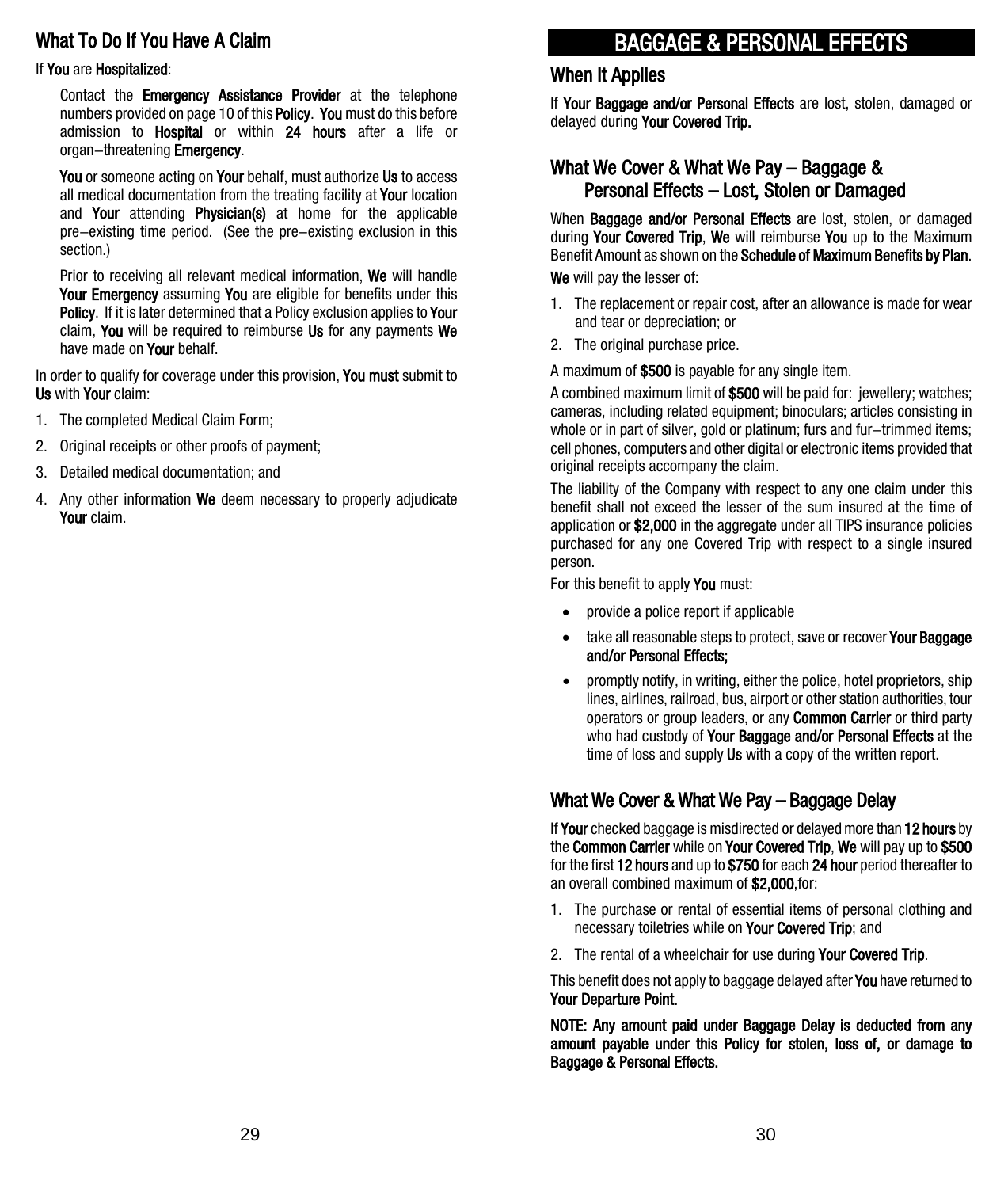#### What We Cover & What We Pay – Passport / Travel Visa Replacement

If Your passport and/or travel visa is lost or stolen while travelling outside Canada on Your Covered Trip We will pay the Reasonable and Customary cost to reimburse You for the replacement of Your passport and/or travel visa and/or required entry documents.

# What We Cover & What We Pay – Driver's License or Birth Certificate<br>If Your driver's license or birth certificate is lost or stolen while on Your

Covered Trip. We will reimburse You up to an aggregate total of \$50 for the cost of replacing one or both of these items.

#### What We Exclude

In addition to the General Exclusions (page 39) which apply to all sections of this Policy there is also no coverage and no benefits will be payable for claims presented under this section when reimbursed:

- By the Common Carrier, hotel or Travel Supplier, including any services rendered by such Common Carrier, hotel or Travel Supplier; or
- As specified under any other insurance coverage You may have for the loss of or damage to property.

No coverage is provided under this section for any loss or damage to:

- 1. Any animals;
- 2. Automobile and automobile equipment; aircraft; bicycles, except when checked as baggage with a **Common Carrier**; boats or other vehicles or conveyances; trailers; motors;
- 3. The following personal items:
	- a) sunglasses (prescription or non-prescription), contact lenses;
	- b) artificial teeth, dental bridges, dental retainers, hearing aids, prosthetic limbs, prescribed medications;
	- c) keys, money, credit cards, tickets and documents (except as coverage is otherwise specifically provided herein), stamps, securities;
	- d) sporting equipment if the loss/damage results from the use thereof;
	- e) travel tickets for **Your Covered Trip**, except for administrative fees required to reissue such tickets;
- 4. Household effects and furnishings, antiques and collector's items;
- 5. Perishable or consumable items, including any tobacco products;
- 6. Property used in trade, business or for the production of income;
- 7. Computer software, including any expenses incurred for the restoration of any lost or corrupted data;
- 8. Property shipped as freight or property shipped prior to Your Departure Date;
- 9. Property stolen from an unattended vehicle that was not locked in the trunk or property left in view where a secure trunk is not available;
- 10. Property caused by defective materials or craftsmanship, normal wear and tear, gradual deterioration, inherent vice or mechanical breakdown;
- 11. Property caused by electrical current, including electric arcing, that damages or destroys electrical devices or appliances;
- 12. Property caused by the confiscation, detention, requisition or destruction of Your Baggage and Personal Effects by customs or other authorities;
- 13. Articles purchased during Your Covered Trip without original receipts attached to the claim;
- 14. Jewellery, precious stones, watches; cameras, including related equipment; articles consisting in whole or in part of silver, gold or platinum; furs and fur-trimmed items; cell phones, computers and other digital or electronic items that are placed in the possession of a Common Carrier;
- 15. Property caused by breaking or scratching of fragile articles other than cameras or binoculars, unless caused by fire or **Accident** to the vehicle in which they are being carried;
- 16. Property insured under any homeowner's or tenant's package policy;
- 17. Any baggage or property left unattended.

## What To Do If You Have A Claim

In order to qualify for reimbursement under this provision, for loss, theft, damage or delay to Your Baggage and Personal Effects, You must submit to Us:

- 1. proof of ownership and original receipts for each item being claimed;
- 2. reports or other documentation from the **Common Carrier** or any other parties responsible for such loss, damage or delay;
- 3. a detailed signed and sworn statement as to proof of such loss;
- 4. the original receipts for the necessary purchases, or reimbursements;
- 5. any police or any other reports documenting any loss covered under this provision; and
- 6. any other information We deem necessary to properly adjudicate Your Claim.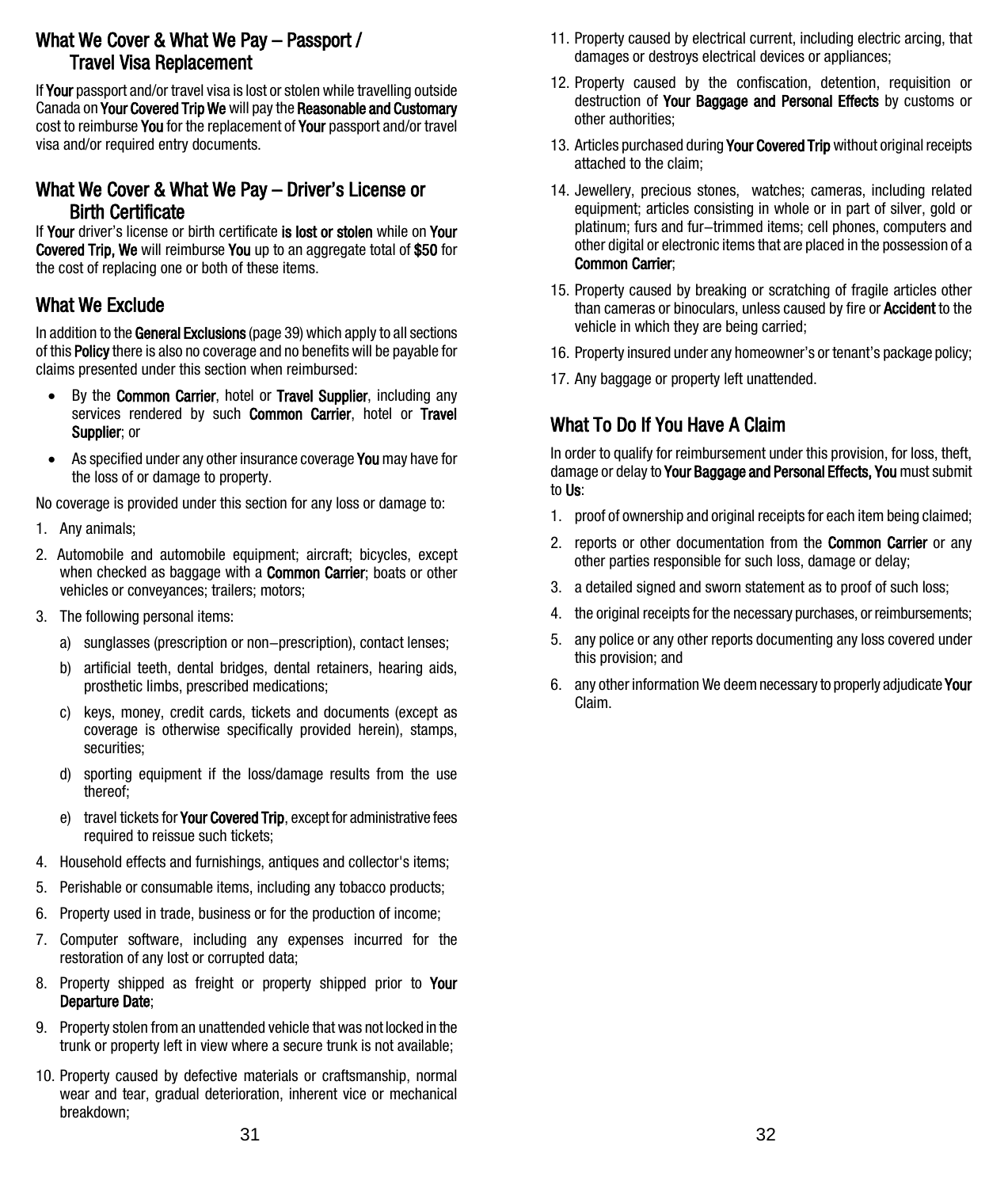# PERSONAL MONEY

#### When It Applies

If Your personal money is lost or stolen during Your Covered Trip.

#### What We Cover and What We Pay

We will reimburse You up to \$500 for either of the following situations:

- 1. Your personal money is lost or stolen;
- 2. You suffer a financial loss or legal liability for payment following theft or fraudulent use of Your traveller cheques, letters of credit, travel tickets, prepaid accommodation vouchers or entertainment tickets.

For this benefit to be payable You:

- Must not have violated any conditions set out by the issuing authority of the traveller's cheques or negotiable documents; and
- Must report the missing documents to the issuing authority within the prescribed timeframe; and
- Must promptly report the loss to the police and obtain their written report within 24 hours after the theft or loss.

#### What We Exclude

In addition to the General Exclusions (page 39) which apply to all sections of this **Policy** there is also no coverage and no benefits will be payable for claims presented under this section for:

- 1. The first \$25 of each and every claim.
- 2. Delay, detention or confiscation by customs officers or officials;
- 3. Shortages due to error, omission, depreciation, or fluctuations in value;
- 4. Money not in Your possession at the time of the loss.

## What To Do If You Have A Claim

- In order to qualify for reimbursement under this provision, You must submit to Us:
- 1. a detailed signed and sworn statement as to proof of such loss;
- 2. any police or any other reports documenting any loss covered under this provision; and
- 3. any other information We deem necessary to properly adjudicate Your Claim.

# TRAVEL ACCIDENT

#### When It Applies

If You sustain an Injury while You are travelling on Your Covered Trip.

#### What We Cover

#### 1. WORLDWIDE ACCIDENT COVERAGE

You are covered for a sudden bodily **Injury** caused by a happening due to external, violent, sudden or fortuitous event beyond Your control which occurs during Your Covered Trip.

#### 2. AIRFLIGHT ACCIDENT COVERAGE

You are covered for bodily *Injury* sustained during Your Covered Trip while riding as a passenger (not as a pilot, operator or crew member) in, boarding or alighting from any:

- a) aircraft maintained by a Scheduled Airline;
- b) transport type aircraft operated by the: i) Air Mobility Command (AMC) of the United States; ii) Royal Canadian Air Force Transport Command; or iii) Royal Air Force Air Transport Command of Great Britain;
- c) land conveyance licensed for the transportation of passengers for hire which takes You directly to or immediately from airports used by a Scheduled Airline; or
- d) land or water conveyance provided at the expense of the air carrier as a substitute for an aircraft covered by this **Policy**.

#### 3. EXPOSURE AND DISAPPEARANCE

Loss from exposure to the elements by reason of a covered **Accident** will be covered if such loss is otherwise payable under this **Policy**.

If You are not found within one year after:

- a) the disappearance, sinking or wrecking of a conveyance in which You are riding during Your Covered Trip; or
- b) the destruction of a building which You are in during Your Covered Trip;

You will be presumed to have suffered loss of life resulting from *Injury* caused by an Accident.

#### What We Exclude

In addition to the General Exclusions (page 39) which apply to all sections of this **Policy** there is also no coverage and no benefits will be payable for claims presented under this section resulting from:

- 1. Disease or any physical defect, infirmity or **Sickness** which existed prior to the commencement of **Your Covered Trip**; or
- 2. Any Act of Terrorism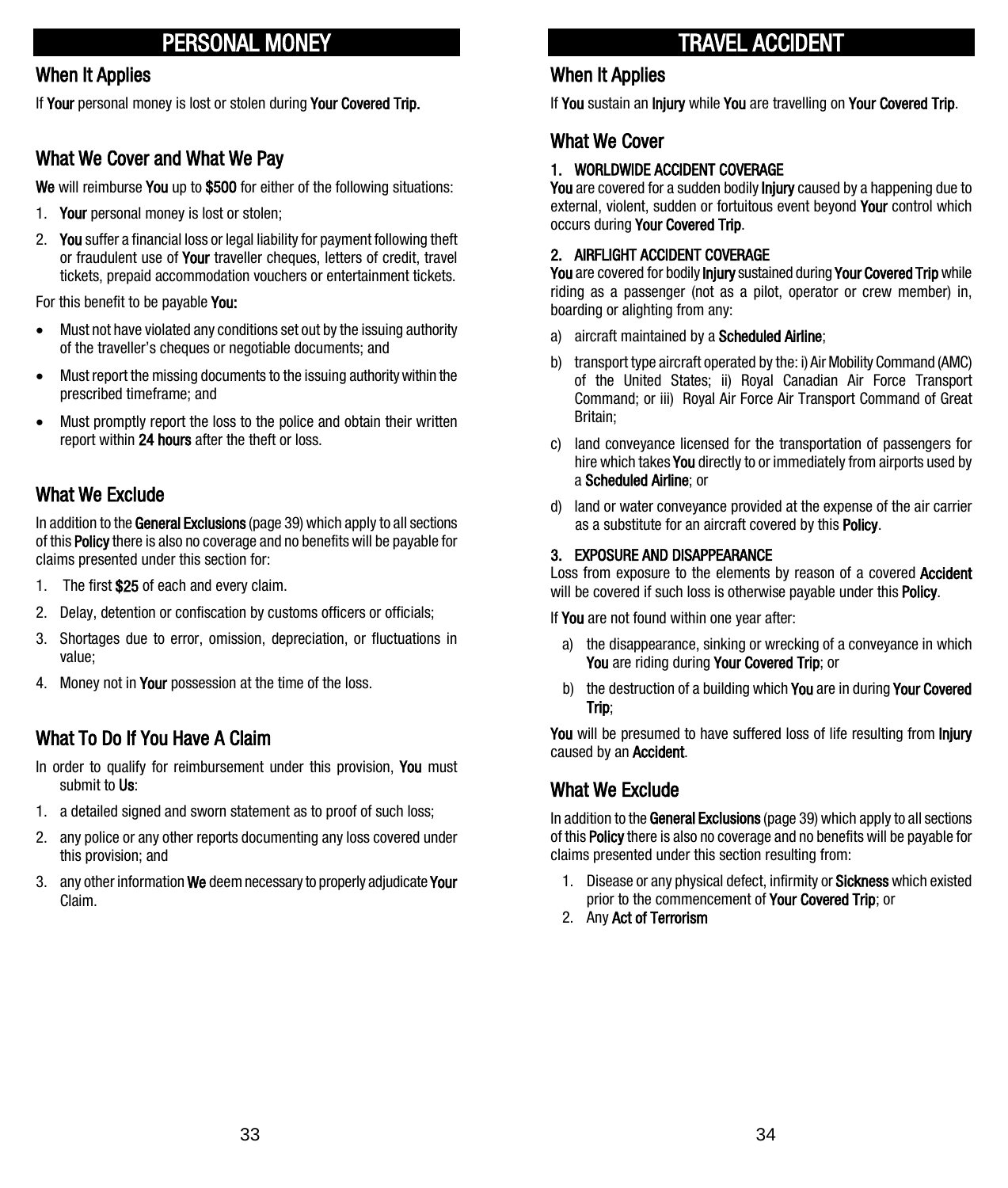## What We Pay

You are covered up to the lesser of the maximum amount shown on the Schedule of Maximum Benefits by Plan or the amount as otherwise specified in the benefit when a covered loss occurs. A percentage of the maximum benefit will be payable as listed below for the following injuries:

#### Percent of Maximum **Benefit Payable**

| Complete & Irrecoverable Loss of Speech or Hearing  100%                  |  |
|---------------------------------------------------------------------------|--|
|                                                                           |  |
|                                                                           |  |
| For a benefit to be payable under this coverage, the <b>Accident</b> must |  |

happen on Your Covered Trip and the resulting Injury or death must occur within 365 days of the Accident.

Loss as used above with reference to:

- 1. Hand or foot: means that the hand or foot is completely and permanently severed at or above the wrist or ankle joint;
- 2. Sight: means the total and irrecoverable loss of entire sight.

If more than one loss results from any one **Accident, We** will only pay the one largest benefit as listed above. No benefit is payable for a loss which is not shown above.

Regardless of how many valid policies **You** have purchased with **Our** Company, the maximum amount for which You can be covered under all policies issued for Travel Accident/Airflight Accident by Our Company as a result of any one incident is limited to an aggregate amount of \$500,000. Any amount purchased in excess of \$500,000 shall be refunded upon request.

The Company's maximum liability under this Policy and all other Travel Accident/Airflight Accident Insurance policies issued by the Company with respect to any one incident is limited to \$12,000,000 in the aggregate, which will be shared proportionately among all claimants entitled to claim. In addition, the **Company's** maximum liability under this **Policy** and all other Travel Accident/Airflight Accident Insurance policies issued by the **Company** under this benefit with respect to more than one incident occurring during a calendar year is limited to \$24,000,000 in the aggregate.

## What To Do If You Have A Claim

In order to qualify for coverage under this provision, You or someone on Your behalf must submit to Us:

- 1. The completed Medical Claim Form;
- 2. Detailed medical documentation;
- 3. A detailed signed and sworn statement as to proof for such loss; and
- 4. Any other information We deem necessary to properly adjudicate Your Claim.

# RENTAL VEHICLE DAMAGE PROTECTION

#### When It Applies

If You sustain damage to Your rental vehicle while on Your Covered Trip anywhere in the world. This coverage only applies if You booked Your rental vehicle through the licensed Canadian travel agency with whom You booked Your Covered Trip.

#### What We Cover

Loss or damage for any vehicle with a maximum capacity of 8 people or less that had a manufacturer's suggested retail value less than \$50,000 (Canadian) excluding all taxes in its model year while it is in Your possession or the possession of a person permitted to operate the vehicle under the terms of the rental agreement caused by:

- 1. Collision or physical damage;
- 2. Theft;
- 3. Fire;
- 4. Vandalism.

Coverage is only valid if You declined the collision damage waiver (CDW) from the rental agency.

Only one rental vehicle at a time may be covered under this **Policy.** 

It is Your responsibility to examine the rental vehicle before accepting it and to retain a copy of the written record of any existing damage for submission to Us if You have a claim.

#### What We Exclude

In addition to the General Exclusions (page 39) which apply to all sections of this Policy there is also no coverage and no benefits will be payable for claims presented under this section caused by:

- 1. Driving the rental vehicle while You are:
	- a) under the influence of alcohol or any illegal substance;
	- b) participating in a speed competition or race of any kind;
	- c) receiving compensation for hire;
	- d) participating in an illegal activity, or transporting contraband;
	- e) in violation of the terms and conditions of the rental agreement; or
	- f) using any medication which recommends abstinence from driving.
- 2. Mechanical failure or breakdown of the rental vehicle; wear and tear, gradual deterioration, corrosion, rust or freezing;
- 3. Any neglect or abuse of the rental vehicle either by the commercial rental vehicle agency or You;
- 4. Any conversion or modification to the rental vehicle by or at Your direction;
- 5. Contamination of the rental vehicle by radioactive material;
- 6. Contents of the rental vehicle;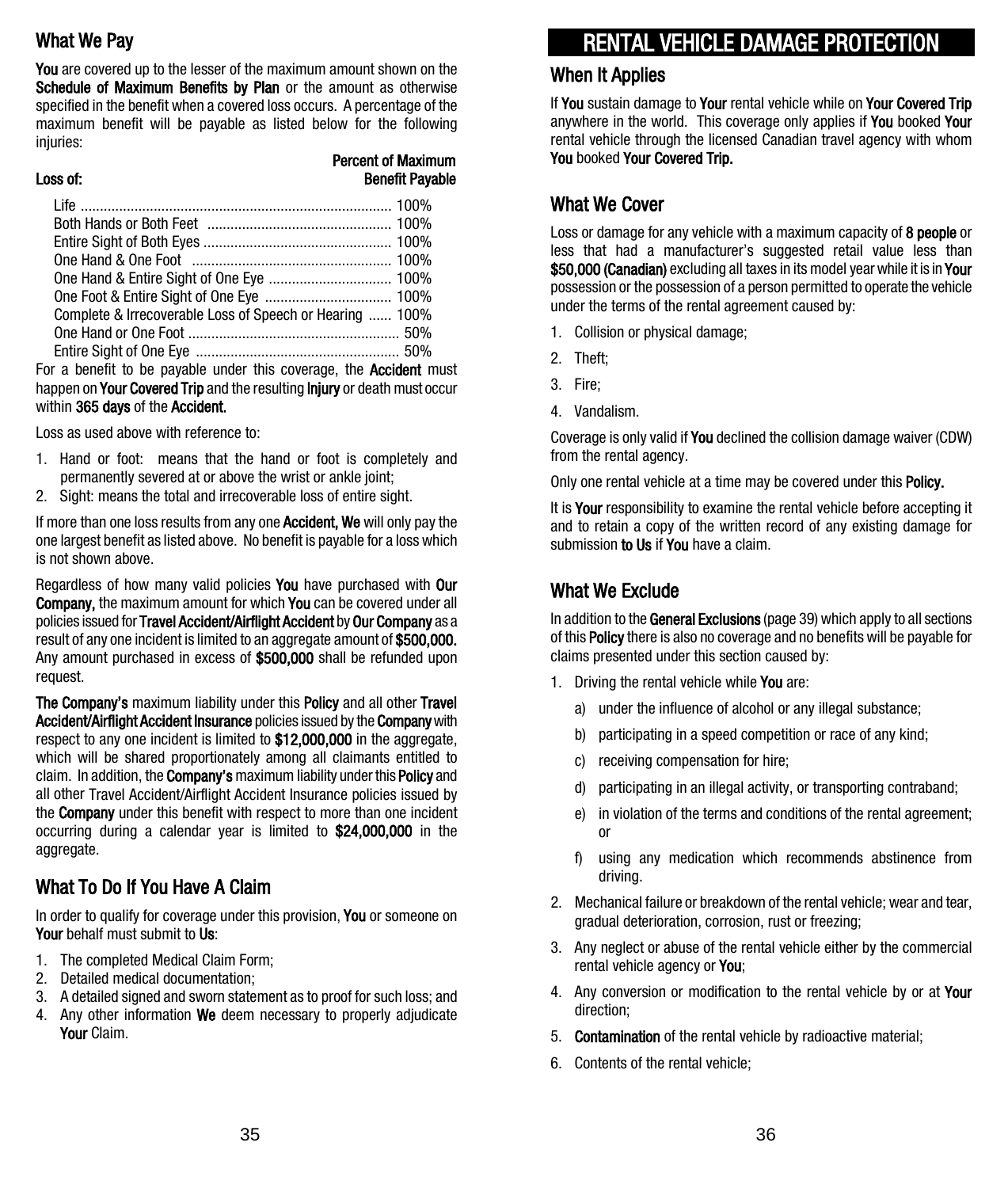- 7. The following types of vehicles are excluded from coverage under this Policy:
	- Any vehicle that had a manufacturer's suggested retail value of over \$50,000 excluding taxes in its model year at the place where the rental agreement is signed or the vehicle is picked up;
	- Vans, cargo vans, or mini cargo vans (not including mini passenger vans);
	- Passenger vans with a capacity for more than 8 passengers;
	- Trucks, pick-up trucks or any vehicle that can be spontaneously reconfigured into a pick-up truck;
	- Limousines;
	- Off-road vehicles meaning any vehicle while it is being operated on a road not maintained by a federal, provincial, state, or local agency, not including entrance or departure ways or private property, or any vehicle which cannot be licensed to drive on a public road and is designed and manufactured primarily for off-road usage;
	- Motorcycles, mopeds or motor bikes;
	- Trailers, campers, recreational vehicles or vehicles not licensed for road use;
	- Vehicles towing or propelling trailers or any other object;
	- Mini-buses or buses;
	- Exotic vehicles, meaning vehicles such as but not limited to Aston Martin, Bentley, Excalibur, Ferrari, Lamborghini, Lotus, Maserati, Porsche, Rolls Royce, Hummer, Lincoln Navigator, Ford SportTrac;
	- Any vehicle which is either wholly or in part hand made, hand finished or has a limited production of under 2,500 vehicles per year;
	- Antique vehicles, meaning a vehicle over 20 years old or which has not been manufactured for 10 years or more;
- 8. Non-physical damage to the rental vehicle; or
- 9. Any damage repairs not pre-authorized by the **Company.**

## What We Pay

You are covered up to the maximum benefit amount of \$50,000 for physical loss or damage, reasonable loss of use of the rental vehicle for which you are responsible, towing costs, fire department charges, salvage and civil action defence costs relating to the physical damage of Your rental vehicle for which You are liable under Your rental agreement.

We will not pay if:

- 1. the commercial rental vehicle agency waives or assumes responsibility for expenses incurred as a result of any physical loss or damage to the rental vehicle for which **You** may be liable:
- 2. You have any other coverage.

## What To Do If You Have a Claim

When physical loss of or damage to **Your** rental vehicle occurs during the rental period. You must immediately:

- 1. Report such loss or damage to the commercial rental vehicle agency and provide to the agency full details of the circumstances surrounding the loss of or damage to the rental vehicle;
- 2. File a report with the police documenting:
	- a) the Accident involving the rental vehicle; or
	- b) the physical loss of or any damage to the rental vehicle; and
- 3. Notify the Emergency Assistance Provider.

In order to qualify for benefits under this provision, You must submit to Us, within 30 days of the date of the loss or damage, copies of:

- 1. The written verification of the rental vehicle booking as made by or through an approved commercial rental vehicle agency;
- 2. The rental agreement;
- 3. Any police or other reports documenting:
	- a) any physical loss of or damage to the rental vehicle;
	- b) the circumstances surrounding any **Accident** in which the rental vehicle may have been involved;
	- c) the theft of or any malicious mischief or vandalism to the rental vehicle; and
- 4. Any other information We deem to be necessary to properly adjudicate Your rental vehicle claim.

Upon receipt of the necessary forms and documentation, We will investigate and negotiate the rental vehicle claim on **Your** behalf, subject to all the terms, conditions and limitations of this **Policy. We** reserve the right to have the rental vehicle examined, at **Our** own expense, by an insurance adjuster of **Our** own choosing as often as **We** determine such examination to be reasonably necessary.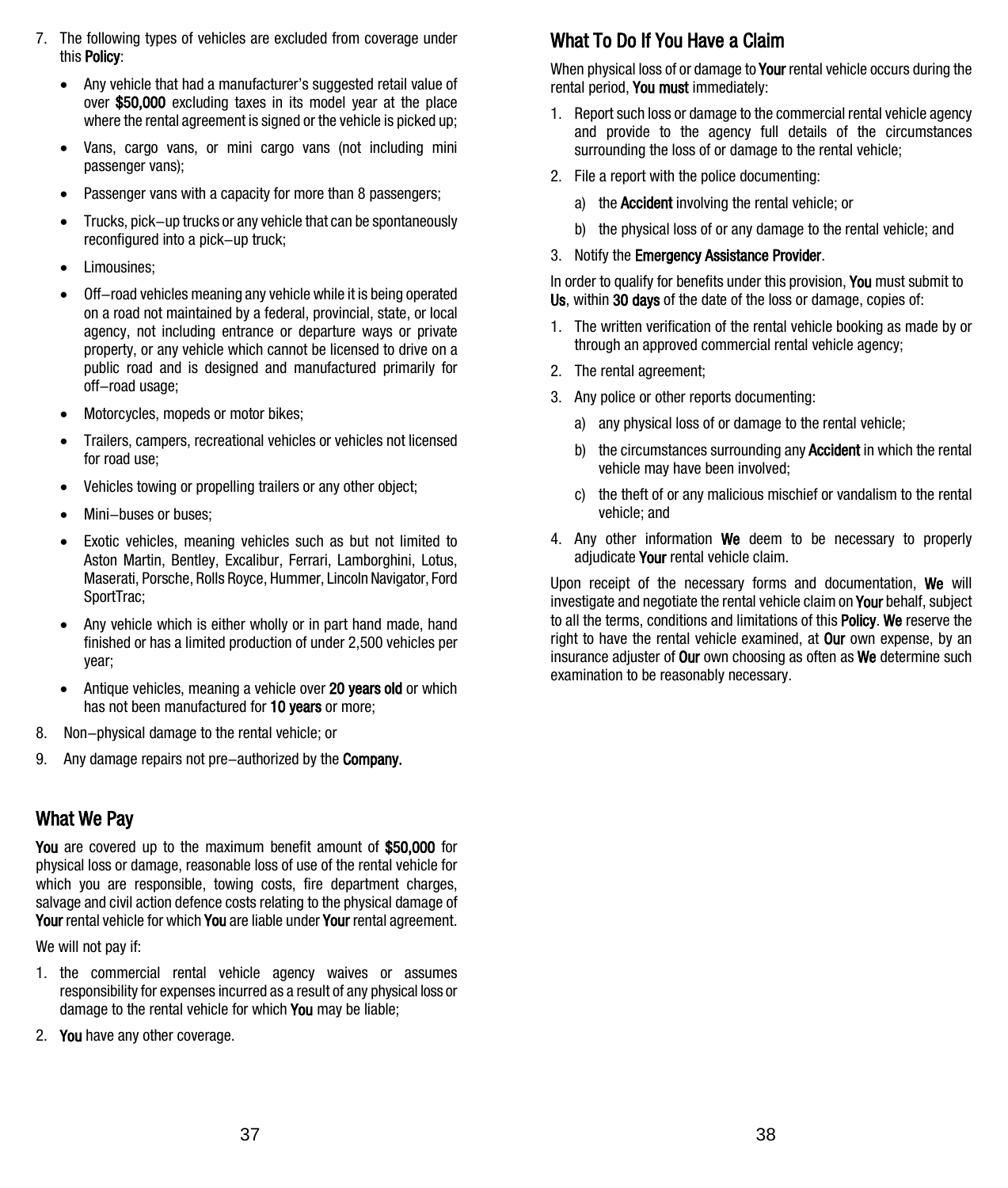# GENERAL EXCLUSIONS

These exclusions apply to all sections of this **Policy**. This insurance does not cover and no benefit will be payable for any claim arising from:

- 1. Any event that might cause Your Covered Trip to be cancelled or abandoned, which You or Your Travelling Companion had knowledge of at the time of purchasing this insurance;
- 2. Consequential loss of any kind including loss of enjoyment of Your Covered Trip from any cause;
- 3. Your mental or emotional disorders including but not limited to stress, anxiety and depression unless hospitalized. This exclusion is not applicable to major psychiatric illness such as psychosis, schizophrenia and major affective mood disorders;
- 4. Any elective medical Treatment:
- 5. Except as described in Trip Cancellation/Trip Interruption: pregnancy or childbirth in the normal course; complications of pregnancy or childbirth within 9 weeks of the expected delivery date; voluntarily induced abortion; or, a child born during Your Covered Trip;
- 6. Your use of drugs, alcohol, or any medication that results directly or indirectly in the condition causing a claim;
- 7. Your suicide, attempted suicide or any intentionally self-inflicted Injury;
- 8. Your participation in **Extreme Activities**;
- 9. Your participation in organized professional sporting activities;
- 10. Driving a motorcycle, moped, or scooter, whether or not You are driving on publicly maintained roads, driving off-road or on private property (unless You hold an applicable valid Canadian driver's license);
- 11. Your riding, driving or participating in races of speed or endurance;
- 12. Piloting an aircraft or air travel on any air supported device other than as a fare-paying passenger on a flight operated by a **Common** Carrier;
- 13. Fraud, concealment or deliberate misstatement in relation to any matter affecting this insurance or in connection with the making of any claim hereunder;
- 14. Your participation in a crime or malicious act;
- 15. Participation in a riot or insurrection;
- 16. Except as provided under Trip Cancellation (#28 Act of Terrorism page 15), war or act of war (whether declared or undeclared), invasion, act of foreign enemy, hostilities, civil war, rebellion, revolution, insurrection or military uprising or usurped power;
- 17. Act of Terrorism by nuclear means and terrorism by dissemination of biological, chemical and or bio-chemical agents and substances;
- 18. Participation in the armed forces except as provided under Trip Cancellation and Trip Interruption Covered Events page 14 item #19;
- 19. Events related to travel warnings issued by Foreign Affairs Canada prior to Your Effective Date that were or continue to be in effect for any country, region or city of destination on Your Covered Trip, as reflected in Your travel itinerary;
- 20. Orbital and sub-orbital flights;
- 21. A condition that is directly or indirectly related to any **Medical** Condition for which You have declined or delayed recommended **Treatment,** diagnostic testing or prescription medication in **the** 2 years prior to the date it gives rise to a claim under this Policy;
- 22. Contamination resulting from radioactive material or nuclear fuel or waste; or

23. Any trip outside Your province or territory of residence as a driver, operator, co-driver, crewmember, or passenger on any commercial vehicle used to carry goods for sale or resale.

# GENERAL POLICY PROVISIONS

Assignment of Benefits: Where the Company has paid expenses or benefits to You or on Your behalf under this Policy, the Company has the right to recover, at its own expense, those payments from any applicable source or any insurance **Policy** or **Plan** that provides the same benefits or recoveries. This **Policy** also allows the **Company** to receive, endorse and negotiate eligible payments from those parties on **Your** behalf. When the Company receives payment from any Canadian provincial or territorial government health insurance plan, any other insurer, or any other source of recovery to the **Company**, the respective payor is released from any further liability with respect to the claim.

Autopsy: In the event of Your death, the Company may request an examination or autopsy subject to any applicable laws relating to autopsies.

Concealment and Misrepresentation: The entire coverage will be void, if before, during or after a loss, any **Material Fact** or circumstance relating to this Policy has been concealed or misrepresented.

Conformity With Existing Laws: Any provision of this Policy which is in conflict with any federal, provincial or territorial law where this **Policy** is issued is hereby amended to conform to the minimum requirements of that law. In all other respects, the terms and provisions of this **Policy** shall apply.

Despite any other provision contained in the contract, the contract is subject to the statutory conditions in the Insurance Act respecting contracts of accident and sickness insurance.

Contract Changes: This Policy is a legal contract between You and Us. It, including any endorsements and attached papers are the entire contract. No change in this **Policy** is valid unless approved in writing by one of Our officers. No agent has the right to change this **Policy** or to waive any of its provisions.

Coordination of Benefits: The Company will coordinate benefits payable under this Policy with benefits available to You under any other policy or plan, so that payments made under this **Policy** and from all other sources will not exceed 100% of the eligible expenses incurred. Coordination of Benefits of – **Emergency Medical Expenses** will be in accordance with the Coordination of Benefits Guidelines issued by the Canadian Life and Health Insurance Association with respect to Out of Country/Province Medical Expenses. However, if You are covered as an active or retired employee under **Your** current or former employer's group health insurance plan for Extended Health Care benefits and the lifetime maximum amount is:

- 1. \$50,000 or less. Coordination of Benefits will not apply to such amount; or
- 2. More than \$50,000, Coordination of Benefits will apply only to the amount of insurance in excess of \$50,000.

**Currency:** All premiums and benefits under this **Policy** are payable in Canadian currency based on a) the rate of exchange set by any chartered bank in Canada on the last date of service, or b) on the date the payment is issued to the provider of service.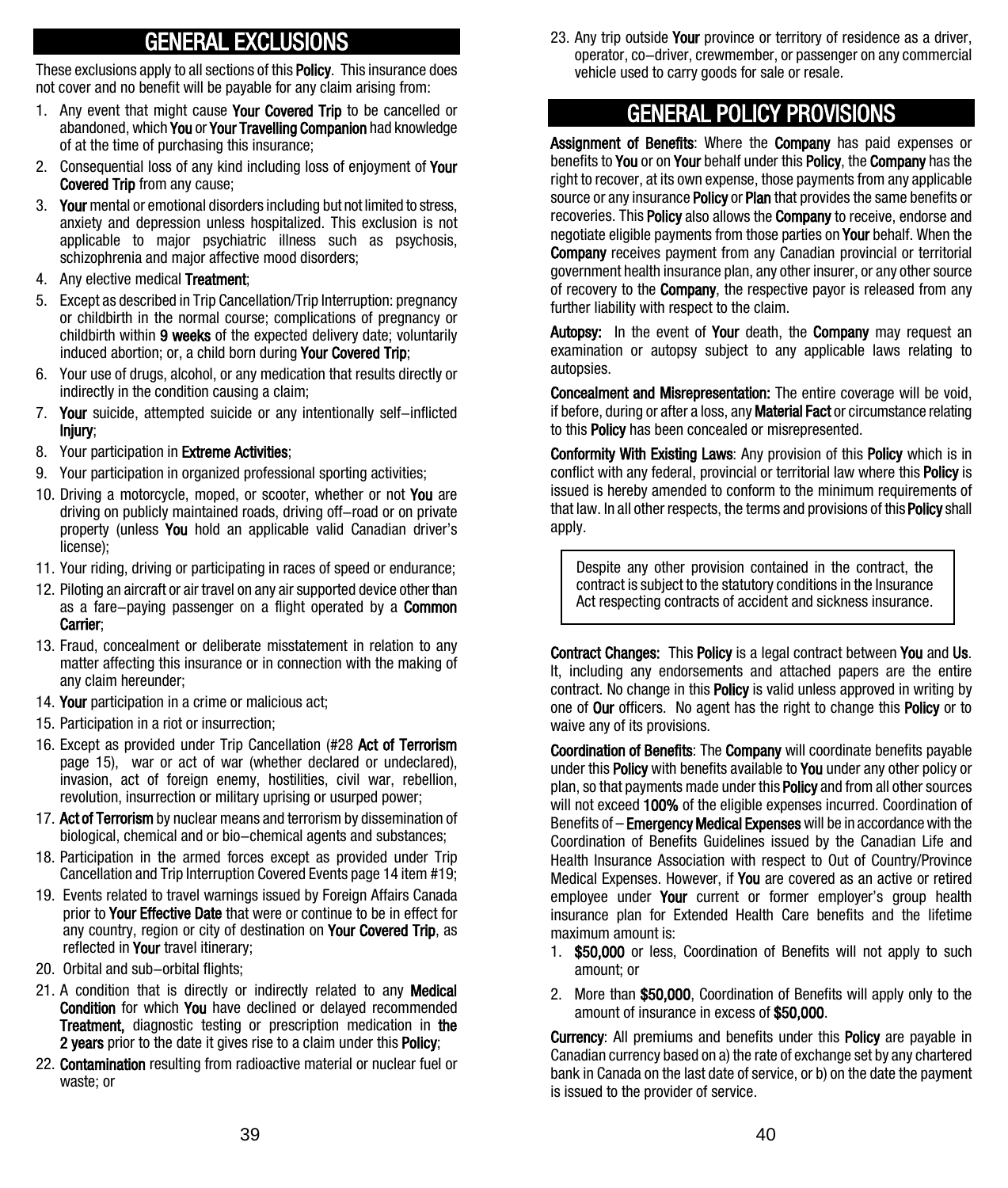Limitation of Liability: The Company's liability under this Policy is limited solely to the payment of eligible benefits, up to the maximum amount purchased for any loss or expense. The Company upon making payment under this **Policy** does not assume any responsibility for the availability. quality, results or outcome of any Treatment or service, or Your failure to obtain any Treatment or service covered under the terms of this Policy.

Medical Examination: The Company reserves the right to have You medically examined in the event of a claim.

Medical Records: In the event of a claim, You agree to provide access to and We reserve the right to review any and all medical records or documentation relating to Your claim(s) from any licensed Physician. dentist, medical practitioner, **Hospital**, clinic, insurer, individual, institution or other provider of service relating to the validity of **Your** claim.

Refund of Premium: With the exception of the "10-Day Right to Examine" on page 1, premium refunds are not available.

Right of Recovery: In the event that You are found to be ineligible for coverage, any benefit is paid in error, payment is made in excess of the amount allowed under the provisions of this **Policy**, a claim is found to be invalid, or benefits are reduced in accordance with any **Policy** provision. the **Company** has the right to collect from **You** any amount which it has paid on **Your** behalf to medical providers or other parties or seek reimbursement from You, Your estate, any institution, insurer, or person to whom the payment was made.

Subrogation: If You suffer a loss caused by a third party, the Company has the right to subrogate Your rights of recovery against the third party for any benefits payable to or on Your behalf, and will, at its own expense and in Your name, execute the necessary documents and take action against the third party to recover such payments. You must not take any action or execute any documents after the loss that will prejudice the Company's rights to such recovery.

Sworn Statements: We have the right to request that claims documents be sworn under oath and have **You** examined under oath in respect to any claims documents submitted.

## **DEFINITIONS**

Accident means a happening due to external, violent, sudden or fortuitous causes beyond Your control which occurs during Your Period of Coverage.

Act of Terrorism or Terrorism means the unsanctioned and illegal use of violence (excluding general civil disturbance, rioting, and act of war (declared or undeclared) or the intentional release of a biological material), which caused destruction of property, **injury** or death for the express or implied purpose of achieving a political, ethnic or religious goal or result.

Baggage and/or Personal Effects means items or articles of necessity, adornment or for personal convenience including clothing and other personal effects worn on the person that are usually carried by travellers for their individual use while travelling.

**Bankruptcy or Default** means the travel supplier is insolvent, is bankrupt, is in receivership, has made a proposal to its creditors or filed a notice of intention to make a proposal to creditors under the Bankruptcy and Insolvency Act R.S.C. 1985, c. B-3, or filed for protection from creditors under the Companies' Creditors Arrangement Act, R.S.C. 1985, c C-36. For non-Canadian travel suppliers, bankruptcy or default means the inability to provide contracted services due to total cessation or complete suspension of operations due to financial insolvency, with or without the filing of a Bankruptcy petition, whether voluntary or involuntary, by a tour operator, cruise line, airline or other travel supplier.

**Business Partner** means an individual who has at least a 20% ownership interest in a commercial enterprise in which You also have at least a 20% ownership interest; and You are both actively engaged in the daily management of the business.

**Caregiver** means the permanent full–time person who is entrusted with the well-being of Your dependent(s) and who cannot reasonably be replaced.

Children means Your child or grandchild who is unmarried and is travelling with You or who joins You during Your Covered Trip and is either: i) under 21 years of age; ii) under 26 years of age if a full-time student; or iii) of any age who is mentally or physically handicapped.

Common Carrier means commercial airline carrier, cruise ship, ferry, bus, train, taxi, limousine or other similar vehicle that is licensed, intended and used primarily to transport passengers for hire not including rented, leased or privately owned vehicles.

Company, We, Our, Us means Old Republic Insurance Company of Canada (in Quebec, Reliable Life Insurance Company and/or Old Republic Insurance Company of Canada), Hamilton, Ontario.

**Contamination** means poisoning of people by nuclear, chemical and/or biological substances that cause **Sickness** or death.

Covered Trip means travel arrangements insured by this Policy commencing on the **Departure Date** and ending on the **Expiry Date**, both as shown on Your Policy Confirmation.

Departure Date means the later of the date shown as such on the Policy Confirmation or the date You actually depart on Your Covered Trip.

Departure Point means the city/province/territory or country You depart from on Your Covered Trip.

**Effective Date** means the date Your insurance coverage under this **Policy** or a specific benefit of this **Policy** begins. (See page 6)

**Emergency** means an unforeseen **Sickness** or **Injury** that requires immediate Treatment to prevent or alleviate existing danger to life or health. An **Emergency** no longer exists when medical evidence indicates that the person is able to return to his or her province or territory of residence or continue with Your Covered Trip.

Emergency Assistance Provider provides the Emergency service 24 hours a day, 7 days a week during Your Period of Coverage. (See page 10)

**Expiry Date** means the date coverage under this **Policy** ends as shown on Your Policy Confirmation.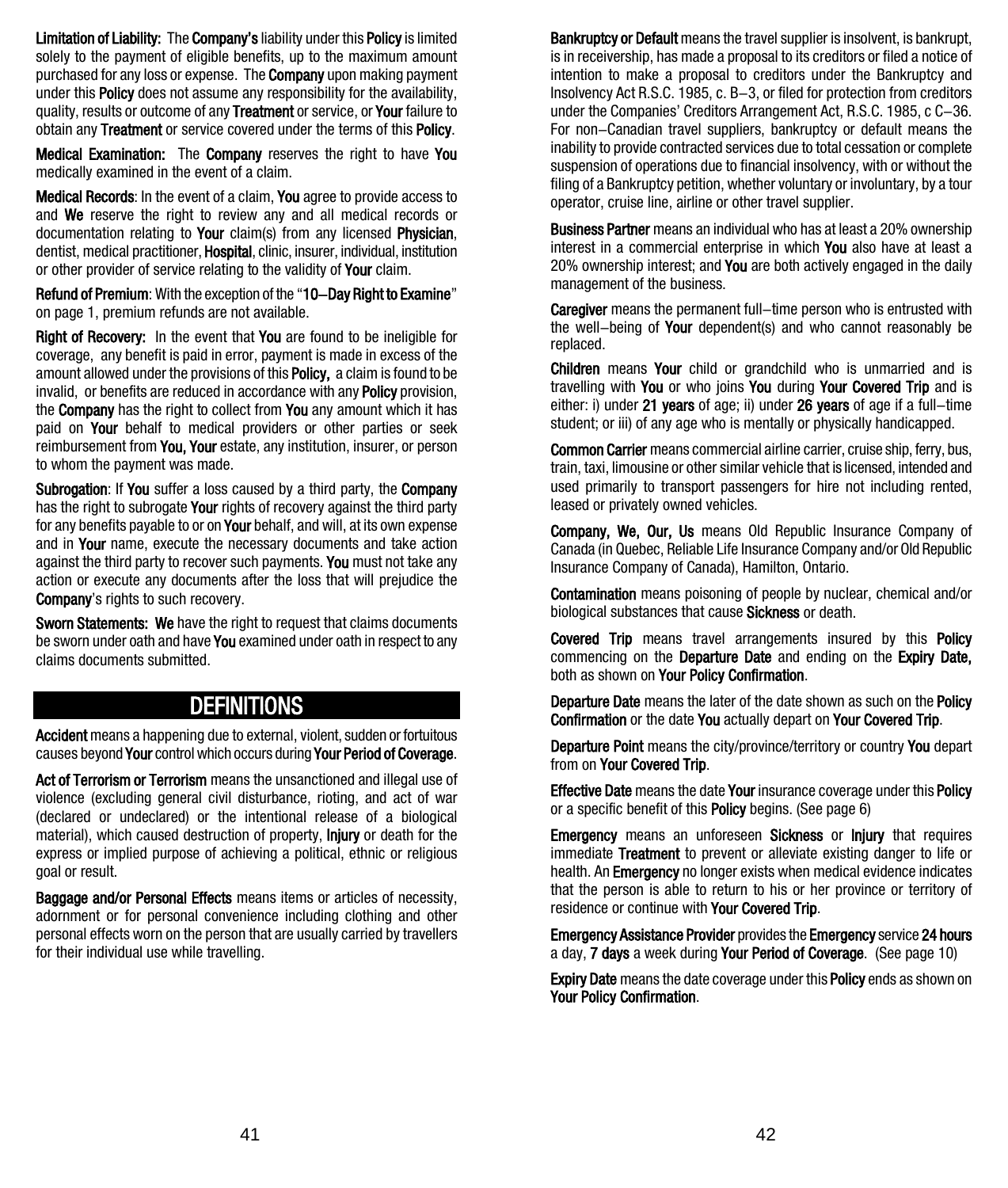Extreme Activities means participating in any of the following: bungee jumping, hang-gliding, hunting, mountain climbing parachuting, paragliding, rock climbing (not mountaineering) scuba diving (unless qualified and certified and not diving deeper than 130 feet), skydiving, spelunking, tall ship crewing.

Family Member means Spouse, parent, legal quardian, step-parent, grandparent, grandchild, in-laws, natural or adopted child, stepchild, brother, sister, stepbrother, stepsister, aunt, uncle, niece, nephew or an employed **Caregiver** for unmarried dependent children under 16 years of age.

Fare means the same ticket class that You originally purchased for Your Covered Trip. This is subject to availability.

Hospital means a duly licensed facility which accommodates inpatient care, which has registered nurses on a full-time basis, a laboratory and an operating room where surgical operations are performed by qualified surgeons. Excluded are convalescent homes, rest homes, nursing homes, homes for the aged, drug and alcohol treatment centres, health spas or clinics or any facility not operated 24 hours per day under the supervision of a Physician.

Host at Destination means the person with whom You have arranged overnight accommodation for the majority of Your Covered Trip at their usual place of residence, not including commercial facilities.

Injury means sudden bodily damage caused by an Accident during Your Period of Coverage.

Key Employee means an employee whose continued presence is critical to the ongoing affairs of **Your** business during **Your** absence.

Material Fact means any fact that would cause Us to decline Your application for insurance or charge more premium than You have paid for the insurance Policy.

**Medical Condition** means an irregularity in a person's health which required or requires medical advice, consultation, investigation, Treatment, care, service or diagnosis by a Physician.

Medically Necessary means Treatment or services that are appropriate for the relief of Sickness or Injury in an Emergency, based on generally accepted professional medical standards.

Minor Infection means an infection that ends 30 days prior to the **Effective Date** of coverage and does not require: use of medication for a period greater than 15 days; more than one follow-up visit to a **Physician**; hospitalization; surgical intervention; or, consultation with a medical specialist. A chronic infection or the complication of a chronic infection is not a minor infection.

Natural Disaster means a disaster resulting from natural causes including flood, hurricane, tornado, earthquake, volcanic eruption or blizzard.

Physician means a person, other than You, a Travelling Companion or a Family Member, who is qualified and legally licensed to practice medicine, perform medical **Treatment** and/or surgery within the scope of their licence in the place where the medical services are rendered.

Policy means this document and Your Policy Confirmation issued at the time the required premium has been paid.

Policy Confirmation confirms the insurance coverage You have purchased indicating Your Policy number, Your purchase date, Your Departure Date and Your Expiry Date along with a brief summary of benefits. This document sets out Your Period of Coverage and forms an integral part of the Policy contract.

Pre-Existing Condition means a Medical Condition other than a Minor Infection. for which Treatment has been received or taken or which exhibited symptoms, prior to Your Effective Date and within the period specified for the plan You have chosen, and includes a medically recognized complication or Recurrence of a Medical Condition.

Reasonable and Customary means charges that are usually made by other providers of similar standing for residents in the locality where the charges are incurred, for comparable Treatment, services or supplies for a similar medical Emergency.

Recurrence means the appearance of symptoms caused by or related to a Medical Condition which was previously diagnosed by a Physician or for which **Treatment** was previously received.

Scheduled Airline means any airline licensed for the transportation of passengers for hire, and which maintains regular published schedules (including any chartered flights by such airlines or licensed tour companies).

Sickness means an acute illness, acute pain and suffering or disease that requires **Emergency** medical **Treatment** or hospitalization due to the sudden onset of symptoms during Your Period of Coverage.

Spouse means the person who is legally married to You, or if not married to You, has been living in a conjugal relationship with You for a continuous period of at least one year.

Stable and Controlled means the Medical Condition is not worsening and there has been no alteration in any medication for the condition or its usage or dosage, nor any **Treatment**, prescribed or recommended by a Physician or received within the time period specified in this **Policy**, prior to Your Effective Date.

Sum Insured means the amount of insurance coverage You have purchased for the benefit indicated.

Terminal Sickness means a Medical Condition from which no recovery is expected and which carries a prognosis of death within 12 months of Your Effective Date.

**Travel Supplier** means any entity or organization that coordinates or supplies travel services for You.

Travelling Companion means the person who is travelling with You on Your Covered Trip up to a maximum of five persons, including You.

**Treat, Treated or Treatment** means any medical, therapeutic or diagnostic procedure prescribed, performed or recommended by a Physician including but not limited to prescribed medication, investigative testing and surgery.

You or Your means a person who is eligible and named on the Policy Confirmation for insurance under this Policy and for whom the required premium has been paid.

In this **Policy**, words and terms denoting the singular shall be interpreted to mean the plural and vice versa, unless the context clearly indicates otherwise.